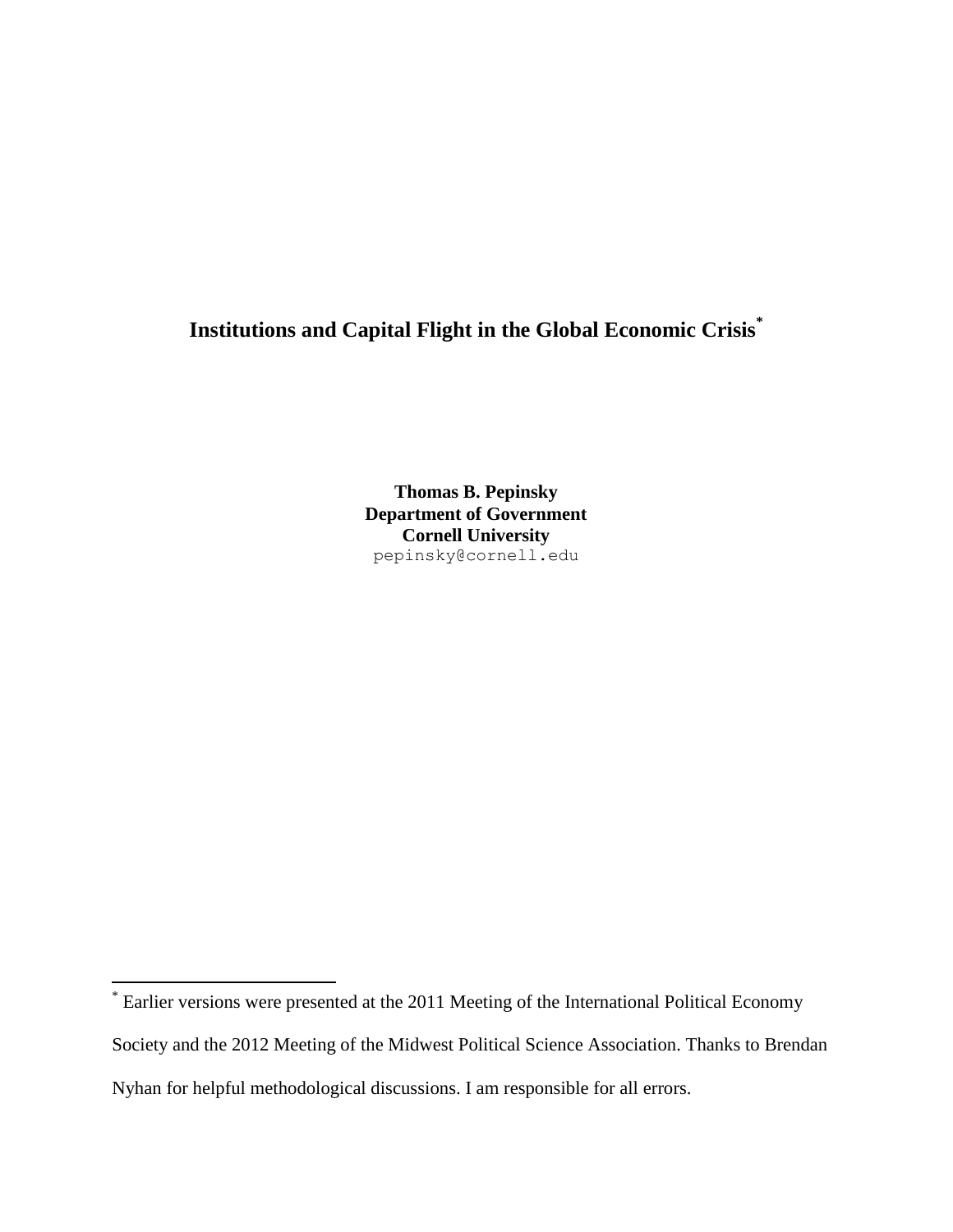#### *Abstract*

This paper examines the political bases of portfolio investment by studying the changing global allocation of portfolio capital during the Global Economic Crisis of 2008-09. Using a unique cross-national dataset on net portfolio flows immediately following the collapse of Lehman Brothers in September 2008, it establishes that countries with "better institutions"—those with more (or less) democratic, more (or less) constrained, or more accountable political systems were no less vulnerable to portfolio outflows than countries with "worse institutions." Instead, governance matters: countries that are rated as having better governance prior to the crisis—those with better regulatory apparatuses, rule of law, property rights, and those considered less politically risky—experienced a lower volume of net portfolio capital outflows after Lehman. Governance quality is in fact the strongest predictor of portfolio capital flows, while political institutions perform poorly. The findings have implications for literatures on the political economy of foreign investment, as well as for broader topics of institutions, governance, and economic performance.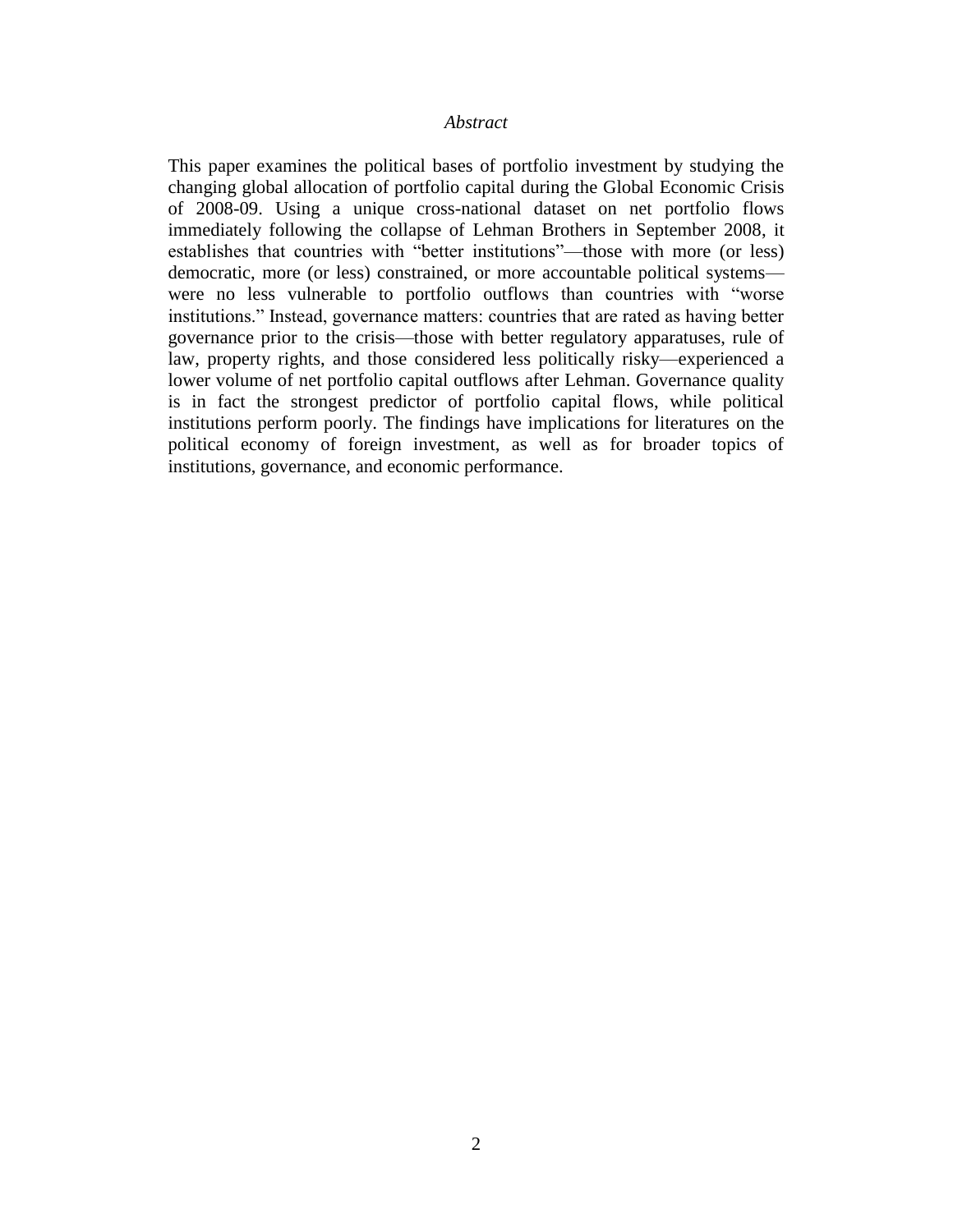#### **Introduction**

Countries with clear property rights regimes, competent regulators, and stable and representative political institutions attract more foreign investment than their counterparts without them. Investors in equity and bond markets, however, are highly sensitive to short term economic fluctuations, and they may have little regard to the political or institutional context in which their investment takes place over the relatively short time horizons relevant to them. The challenge for research on the politics of portfolio investment is that while the best cross-national data on portfolio flows captures flows at the year level, this coarse measure obscures much of the activity in equity and bond markets that should be of interest to scholars of portfolio investment. Moreover, aggregating portfolio flows to the country-year level makes it more challenging to distinguish between the effects of formal political institutions on portfolio capital flows [\(e.g. Cao](#page-34-0)  [2009\)](#page-34-0) and the effects of portfolio flows on political institutions [\(e.g. Li and Reuveny 2003\)](#page-36-0).

Attuned to these concerns, this paper examines short term capital market responses to the Global Economic Crisis of 2008-09 to study how institutions shape portfolio capital flows. My research design exploits the fact that the collapse of Lehman Brothers in September 2008 created an immediate global demand for liquidity [\(Krishnamurthy 2010\)](#page-36-1). The sharp increase in the premium on liquidity after Lehman led investors to rebalance their portfolios away from investments that they considered to be less liquid, which due to "home bias" resulted in a global repatriation of portfolio capital out of foreign markets and into the home countries in which funds were domiciled [\(Milesi-Ferretti and Tille 2010\)](#page-36-2). Because the impetus for this flight to liquidity was an acute financial shock in the United States, political institutions and governance in other countries are exogenous to the short term responses of portfolio investors, providing a clean test of the effects of institutions and governance on portfolio capital flows. I use detailed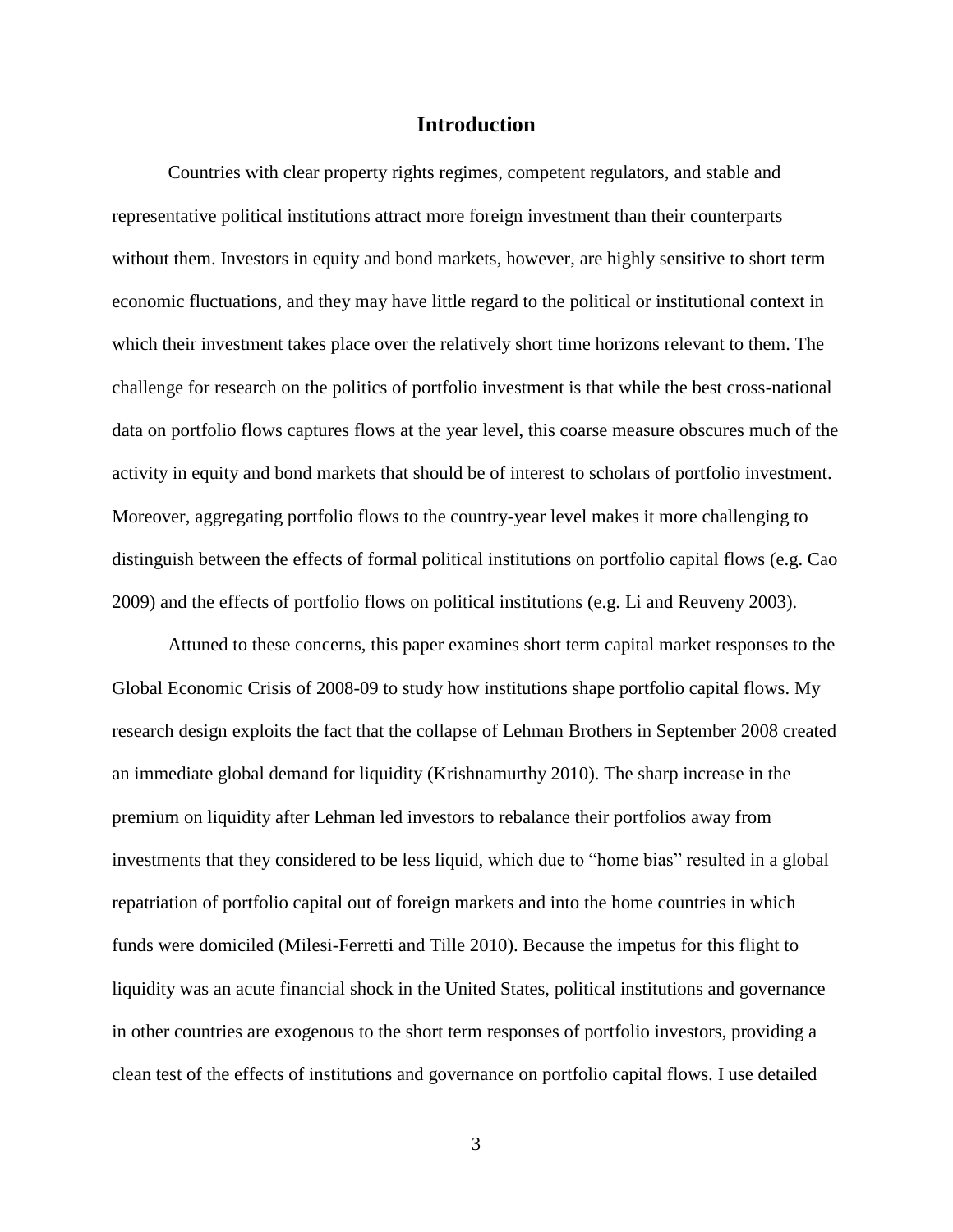data on the short term (i.e, monthly) flows of portfolio capital in and out of a global sample of equity and bond markets to compare the behavior of portfolio investors across countries with different kinds of political institutions in the immediate aftermath of Lehman's collapse.

My findings question whether formal political institutions shape investor behavior during periods of financial upheaval. There is no evidence that countries with better *institutions*—those with more (or less) democratic, more (or less) constrained, or more accountable political systems—were less vulnerable to portfolio outflows after Lehman. However, my results do confirm that governance matters [\(Kaufmann et al. 2009\)](#page-35-0). Countries that are rated as having better *governance* prior to the crisis—those considered to have better regulatory apparatuses, rule of law, and to be less politically risky—consistently experienced a lower volume of net capital outflows during this period when portfolio investors the world over sought liquidity. In fact, I find that these indicators of governance quality are the strongest predictors of portfolio flows following the collapse of Lehman, while political institutions perform poorly on these metrics.

The distinction between institutions and governance is critical for this paper. Williamson [\(1998\)](#page-37-0) denotes the former as the "rules of the game" and the latter as the "play of the game." Institutions capture the formal political rules that structure the formation and maintenance of market relations: are political executives chosen through competitive popular elections? How many institutional veto players can obstruct economic policymaking? Governance captures the processes and outcomes of the interaction between politics and markets in practice: are bureaucracies efficient and effective? Are property rights regimes clear, and do politicians respect them? The right political institutions can promote good governance [\(see e.g. Adserà et al.](#page-34-1)  [2003\)](#page-34-1), but the two concepts are conceptually distinct. Various studies of foreign investment distinguish between governance and institutions as explaining the cross-national allocation of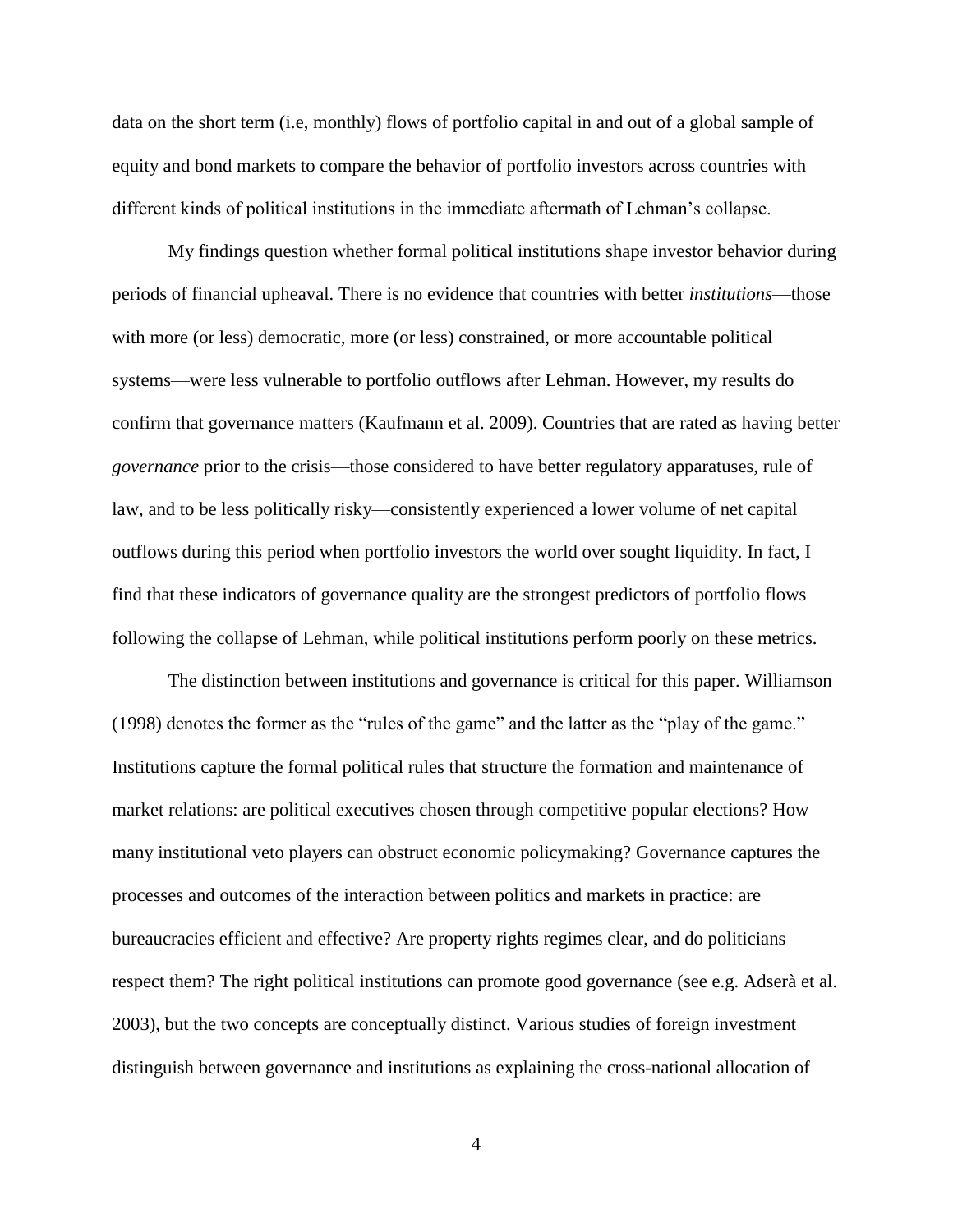portfolio capital flows, but due to the aggregated nature of the data and plausible identification concerns it is difficult to adjudicate among their disparate conclusions. Adopting a more precise research design, my results show that governance, rather than institutions, affects portfolio investors' behavior during periods of acute financial distress. It should be noted that in this paper, and following mainstream studies of political institutions and foreign investment, the term "institutions" refers to *formal political institutions* rather than some abstract conception of institutions.<sup>1</sup> Likewise, governance refers narrowly to *economic governance* rather than a broader conception of governance. $2$ 

Because this paper's research design examines portfolio investor behavior during global flights to liquidity, it cannot explain cross-national portfolio capital flows across all time periods. But existing theories hold that political institutions affect investor behavior because investors care about the stability and profitability of their investments when economic conditions are uncertain, the responses of portfolio investors to political institutions in the wake of the Lehman collapse are a critical test of the ways in which institutions affect portfolio investment. These findings do not indicate that political institutions are irrelevant to portfolio investors, but they do caution that institutional structures of receiving countries may be less important for investors with short time horizons than the way that these economies are governed.

<sup>1</sup> The broadest definition of institutions is due to North: "Institutions are the humanly devised constraints that structure political, economic and social interaction" [\(North 1991\)](#page-37-1). This broad a definition is much broader than the conception of "political institutions" in "institutional" approaches to foreign investment.

 $\overline{a}$ 

 $2^2$  The working definition of economic governance is "the norms of limited government that protect private property from predation by the state" [\(Kaufmann et al. 2007:555\)](#page-35-1).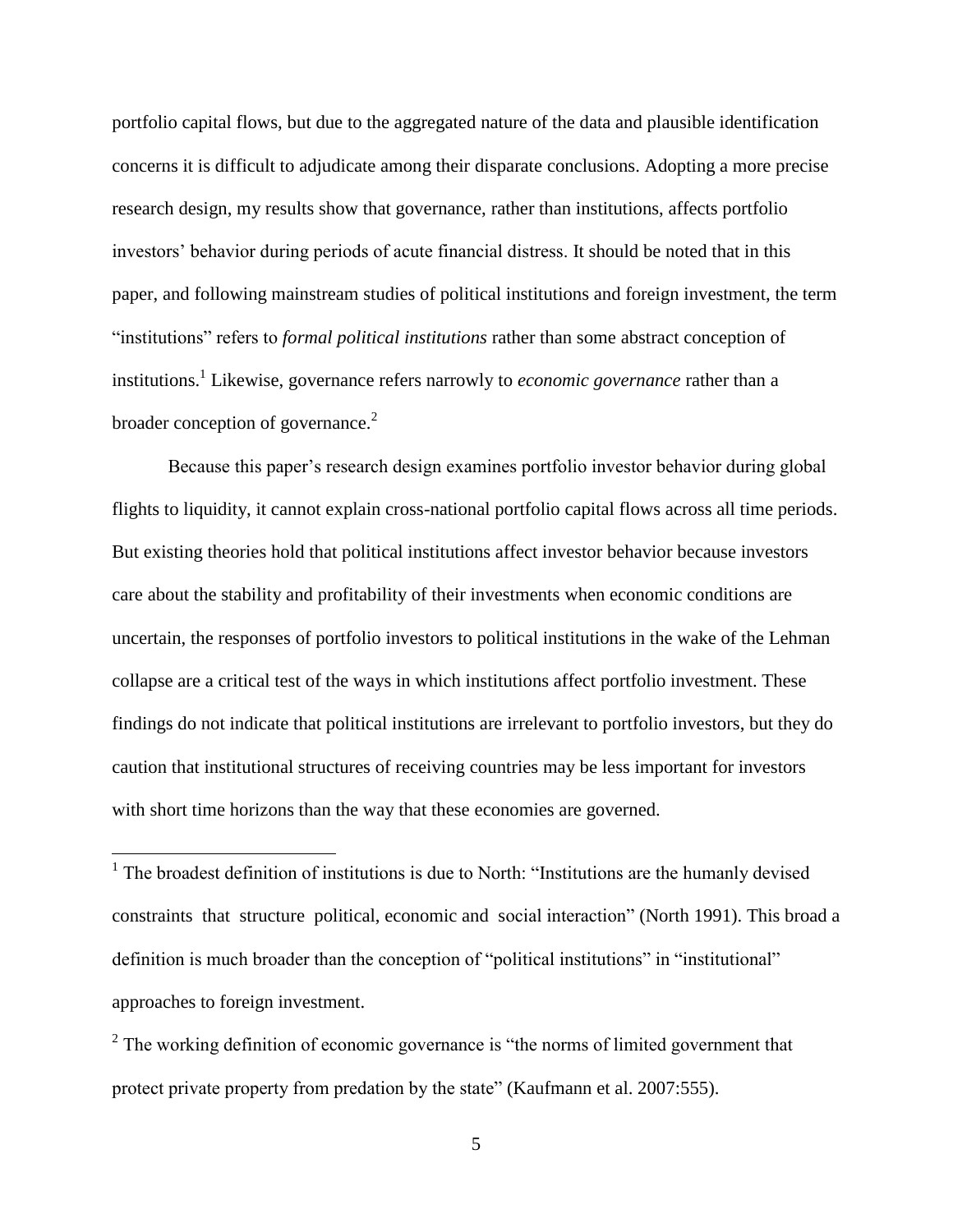The paper proceeds as follows. The next section reviews existing work on political institutions and foreign investment, highlighting a divide among scholars who focus on governance itself and those who focus on institutions as the drivers of governance. The following section describes my research design in more detail, and walks through several important identifying assumptions that underlie my preferred causal interpretation of the evidence. The subsequent section presents the empirical results, and the final section concludes with a discussion of their implications for scholars of portfolio investment, comparative political institutions, and economic governance in a global economy.

#### **The Political Economy of Portfolio Investment**

Scholars of international investment agree that politics matters, but disagree as to how. The central intuition is that investment is sensitive to political factors in recipient countries because multinational investors (like all investors) seek investments that are both secure and profitable. Politics affects both the security of ownership claims (the direct effect of politics) and the receiving economy's overall economic performance (the indirect effect of politics). Broadly, research on the politics of foreign investment focuses on either formal political institutions democracy, competitiveness, veto players, and related institutional variables—or the quality of governance—rule of law, property rights, regulatory effectiveness, and related governance variables.

Conceptually, the distinction between institutions and governance is straightforward. Political institutions capture the formal rules that structure political competition. Governance is a more nebulous concept, but for the purposes of this paper, the essence of *economic* governance is simply "the norms of limited government that protect private property from predation by the state" [\(Kaufmann et al. 2007:555\)](#page-35-1). This definition of governance makes it clear why foreign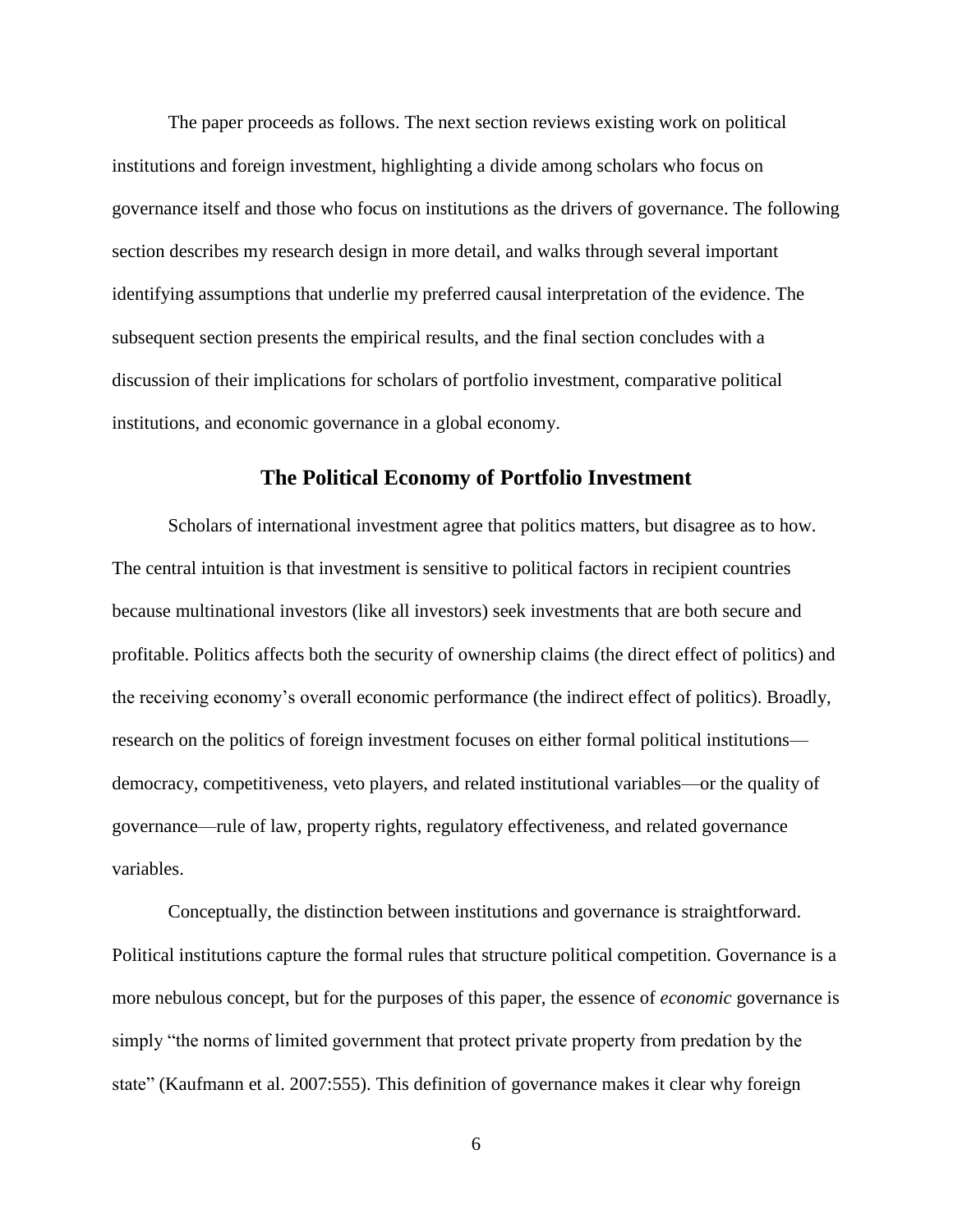investors should care about it: investors who do not believe that their ownership claims are secure will not invest. They will likewise not invest if they believe that state predation can weaken the overall performance of the economy in which they are investing, regardless of whether they are the direct victims of that predation. That said, just as there are many types of formal political institutions, there are many dimensions of economic governance (contrast the rule of law with the effectiveness of the bureaucracy). Recent critiques of governance as a useful tool for explaining long-run economic development (see [Kaufmann et al. 2007;](#page-35-1) [Kurtz and](#page-36-3)  [Schrank 2007\)](#page-36-3) serve as an important reminder that governance is a contested concept that can be used unreflectively.<sup>3</sup> In what follows, my goal is not to settle these debates, but more modestly to illustrate that economic governance and political institutions are different but related concepts which are central to political approaches to multinational investment.

Any number of political factors may shape the security of foreign ownership claims and the performance of foreign markets. In the case of FDI—in which the investor owns or controls assets in a receiving country—political volatility may hinder economic growth and discourage long term investment, which in turn indirectly suppresses FDI. Unaccountable executives may produce unpredictable investment policies, which again indirectly suppresses FDI. Property rights protections may ensure that foreigners need not fear the expropriation of their invested assets, which directly encourages FDI. These intuitions suggest that if, for example, democracies have better property rights regimes and more transparent political processes than dictatorships,

 $\overline{a}$ 

 $3$  Rothstein and Teorell [\(2008:166\)](#page-37-2), for example, propose a more encompassing conception of good governance as "impartiality in the exercise of public authority." Here, I follow the existing literature, which relies on Kaufmann et al.'s [\(2007:555\)](#page-35-1) narrower conception of economic governance as the protection of private property rights.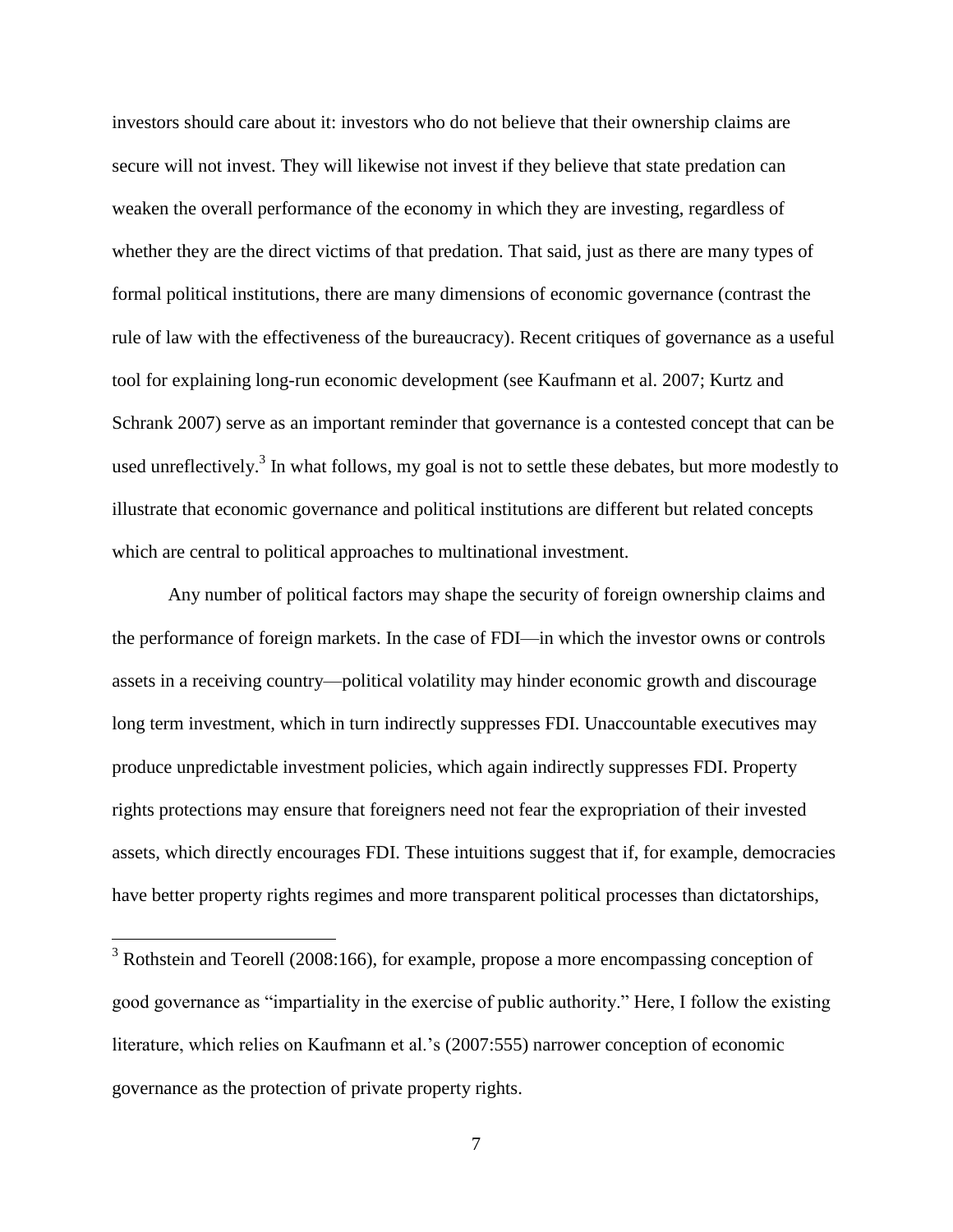then they should attract more foreign investment than dictatorships. Countries with unaccountable executives may be unable to commit to respecting the ownership rights of foreign direct investors, whereas countries with highly fragmented political systems may be unable to adapt to changing economic circumstances to maintain the macroeconomic stability needed to encourage long term investment. Each of these should discourage long term foreign investment.

The literature on political institutions and portfolio investment—that is, investment in equity and bond markets, which does not involve ownership of (or the acquisition of controlling stakes in) individual enterprises—emphasizes a key distinction between FDI and portfolio investment. The former involves the purchase or control of majority stakes in a foreign enterprise, while the latter does not; modern trading technology, moreover, makes portfolio investment faster, easier, and therefore potentially far more volatile than FDI. As a consequence, under normal circumstances portfolio investors have an easy and instantaneous response to policies or political events that they find distasteful: they divest. This does not imply that portfolio investors do not care about expropriation risk—portfolio investments are on the whole easier to expropriate than FDI [\(Albuquerque 2003\)](#page-34-2)—but it does indicate that due to the short term nature of their investments and the fact that portfolio investors by definition have chosen not to acquire controlling or ownership stakes, they should be *relatively* more concerned with the profitability of their investments in the short term than the long term stability of their ownership rights. As a result, the direct effects of political factors such as democracy, accountability, or political stability on portfolio flows may be quite small over the time horizons relevant to most portfolio investors.

The indirect effects of institutions and governance may nevertheless be large. If poor economic governance impedes macroeconomic performance, then portfolio investors will either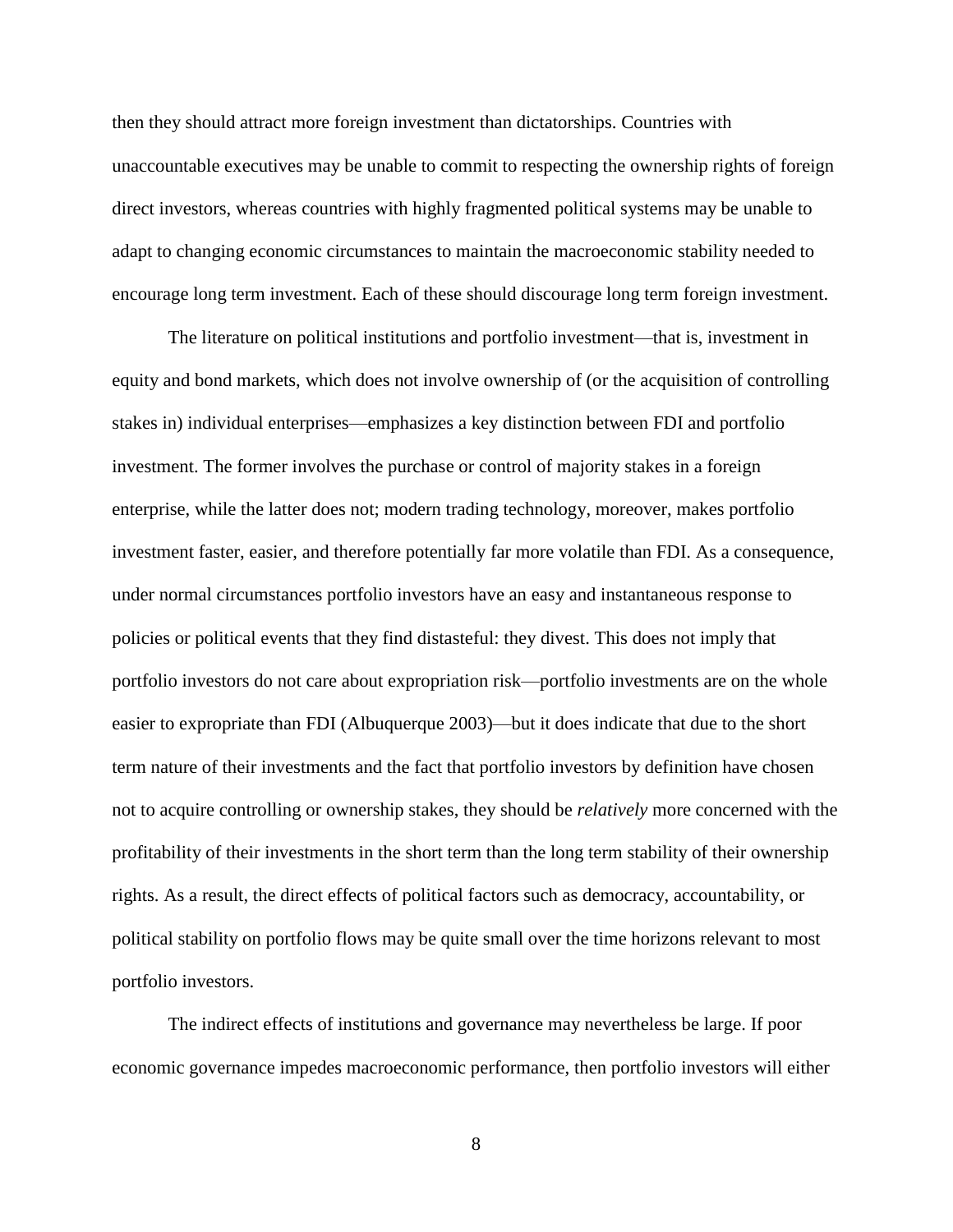refuse to invest, or when they do, be more likely to divest when a receiving country's short- or medium term economic prospects grow dimmer. If portfolio investors believe that certain national political institutions (such as competitive elections or executive accountability) provide a better platform for economic performance in the short to medium term, then they should be less likely to withdraw funds from foreign markets that have those institutions during periods of heightened concern about global market performance. To be clear, this paper does not attempt to decompose the indirect versus direct effects of governance and political institutions on portfolio flows. Nor does it explain why portfolio investment happens in the first place (the distribution of portfolio investment across countries and over time). Instead, it examines the response of portfolio investors to institutions and governance in the context of a discontinuous increase in their demand for liquidity, which will reveal whether political institutions condition investors' responses in ways that are consistent with the literature's theoretical expectations.

As it stands, empirical results on the effects of politics on foreign investment are mixed. Some have found that democratic accountability increases FDI [\(Jensen 2003,](#page-35-2) [2008\)](#page-35-3), while other research holds that this relationship is actually driven by property rights, which should be separated conceptually and empirically from democracy [\(Li and Resnick 2003\)](#page-36-4). Others argue that political constraints [\(Henisz 2000;](#page-35-4) [Wright](#page-38-0) 2008) or government partisanship [\(Vaaler 2008\)](#page-37-3) rather than democracy itself are the key political factors that shape cross-national patterns of FDI, while still others focus on governance-based measures such as bureaucratic quality and law and order as the political drivers of FDI [\(Busse and Hefeker 2007\)](#page-34-3). Implicitly, these studies agree that the proximate factor to which FDI responds is some measure of how the economy is governed. But one strand of literature maintains that institutional structures produce the type of governance that investors desire, while another attempts to separate governance itself from the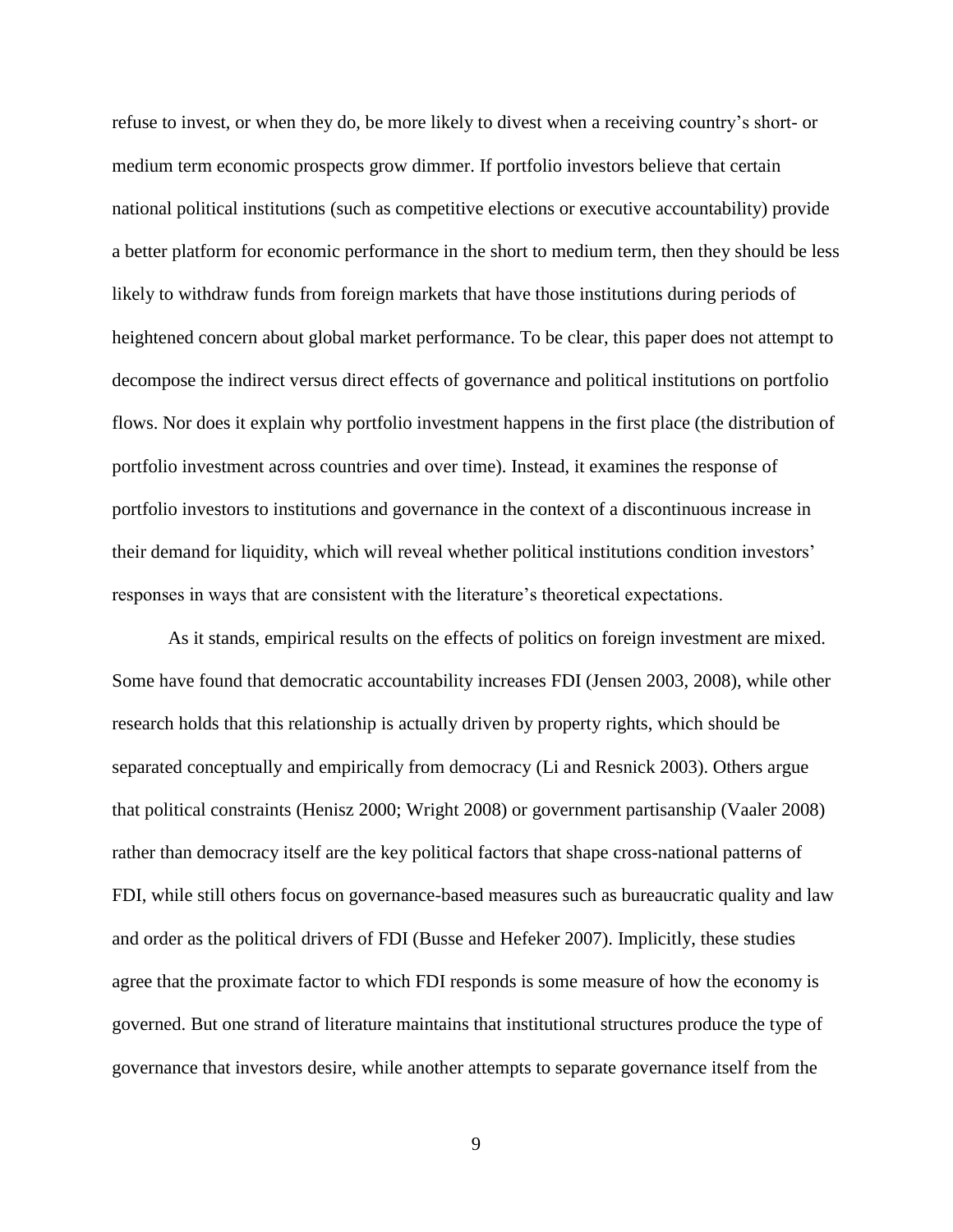institutions that may or may produce it. This mirrors broader debates in comparative political economy about the conceptual bases of quality of government as a set of institutions versus a collection of practices [\(see, recently, Rothstein 2011\)](#page-37-4) and the causal relationship between institutions and governance outcomes [\(Adserà et al. 2003;](#page-34-1) [Andrews and Montinola 2004;](#page-34-4) [Ayyagari et al. 2008\)](#page-34-5).

Empirical results on portfolio investment are similarly disparate, but are comparatively less well developed than those on FDI. This is partially as a consequence of the mismatch between the coarse nature of the cross-national data on portfolio capital flows, which are normally available only at yearly frequencies, and the short time horizons of portfolio investors, which should be measured in months, weeks, and in some cases days. Studying the effects of political institutions on portfolio investment is accordingly difficult using the preferred empirical strategy of this literature (time-series cross-section regressions) because this employs data measured country-year level. Even so, existing studies have uncovered suggestive patterns which mirror the divide between governance and institutions in the FDI literature. Ahlquist [\(2006\)](#page-34-6) finds that yearly portfolio flows change in response to changes in political risk and macroeconomic fundamentals rather than to changes in political institutions. Cao [\(2009\)](#page-34-0), by contrast, argues that democracies attract more portfolio investment because they have better property rights than dictatorships. Biglaiser et al. [\(2008\)](#page-34-7) find that new democracies attract more portfolio investment, especially among lesser developed countries. Durnev [\(2011\)](#page-35-5) finds that political stability leads foreign investors to choose portfolio investment over direct investment. Kho et al. [\(2009\)](#page-35-6) link various governance indicators to higher levels of portfolio investment. As with the politics of FDI, there is disagreement about whether institutions or governance shapes portfolio investors' behavior.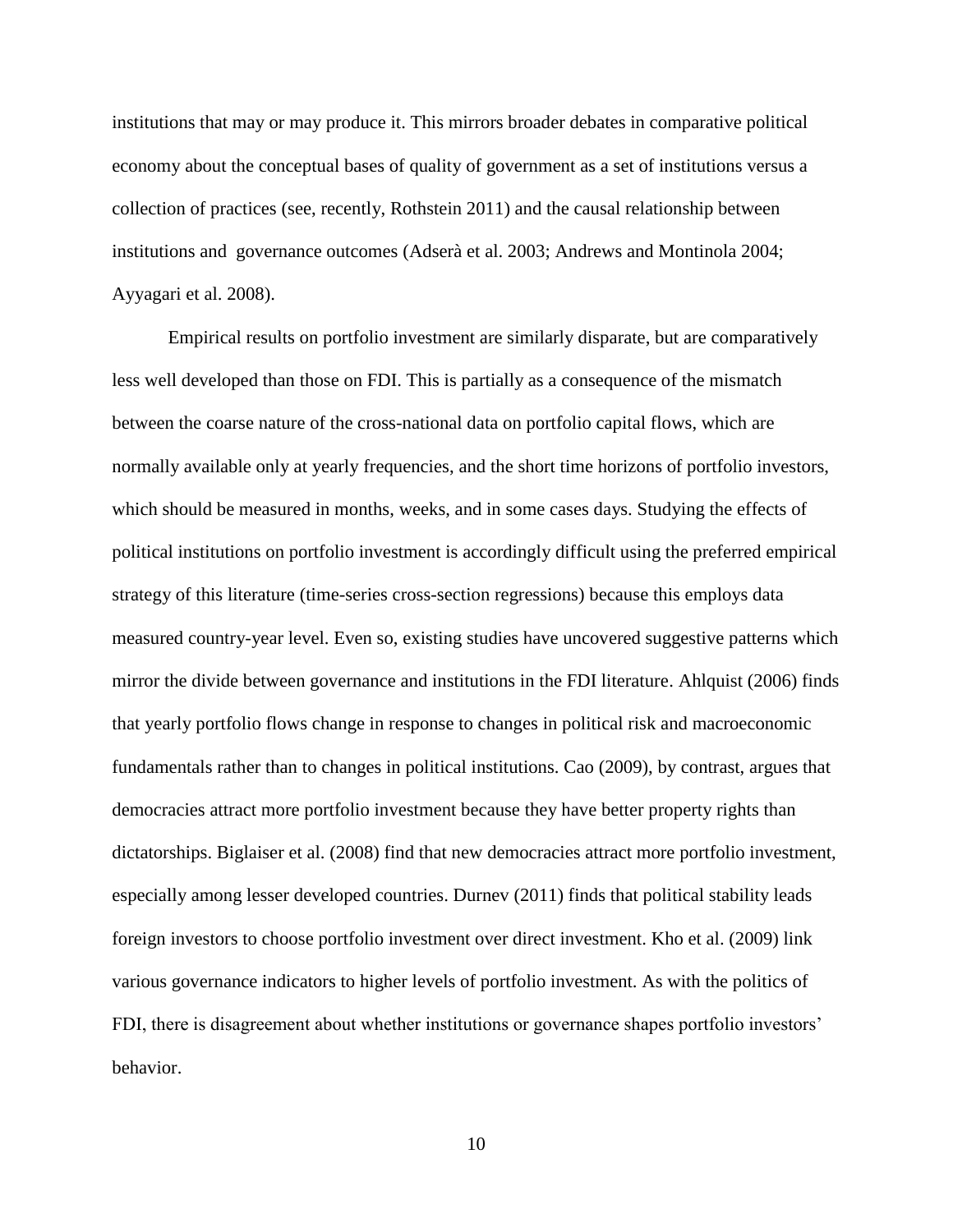For all theories of institutions, governance, and foreign investment, there is an implicit causal ordering from institutions to governance: most scholars believe if investment responds to institutions, it is because institutions affect international investment through some aspect of governance. In this recounting, the proximate causal factor to which investors respond is governance, but the deep causal factor is institutions. It is therefore challenging to distinguish empirically between the effects of institutions and governance on investment outcomes. Linking institutions directly to investment outcomes assumes that institutions promote good economic governance, which might not be correct. But controlling for governance can mask the power of institutions to shape investment, amounting to a form of post-treatment bias.

I discuss this paper's empirical strategy for addressing this challenge below; here, I note that studies of the effects of institutions on investment may be capturing the long term relationship between the two. But this is precisely why separating institutions from governance is important: if portfolio investors are indifferent to the long term effects of institutions on governance, but do care about governance, then we should take care not to conclude from the lack of a relationship between institutions and investment flows in the short term that investors are somehow unconcerned with politics. Moreover, the short term responses of portfolio investors are important for institutional theories if we believe—as most institutionalists do—that institutions constrain policymakers during periods of economic turmoil or uncertainty. If the effects of institutions on investment are only revealed over the long run (because institutions only shape governance over the long run) then this raises questions about how institutions constrain economic and political actors during the periods when their utility as constraints is most critical.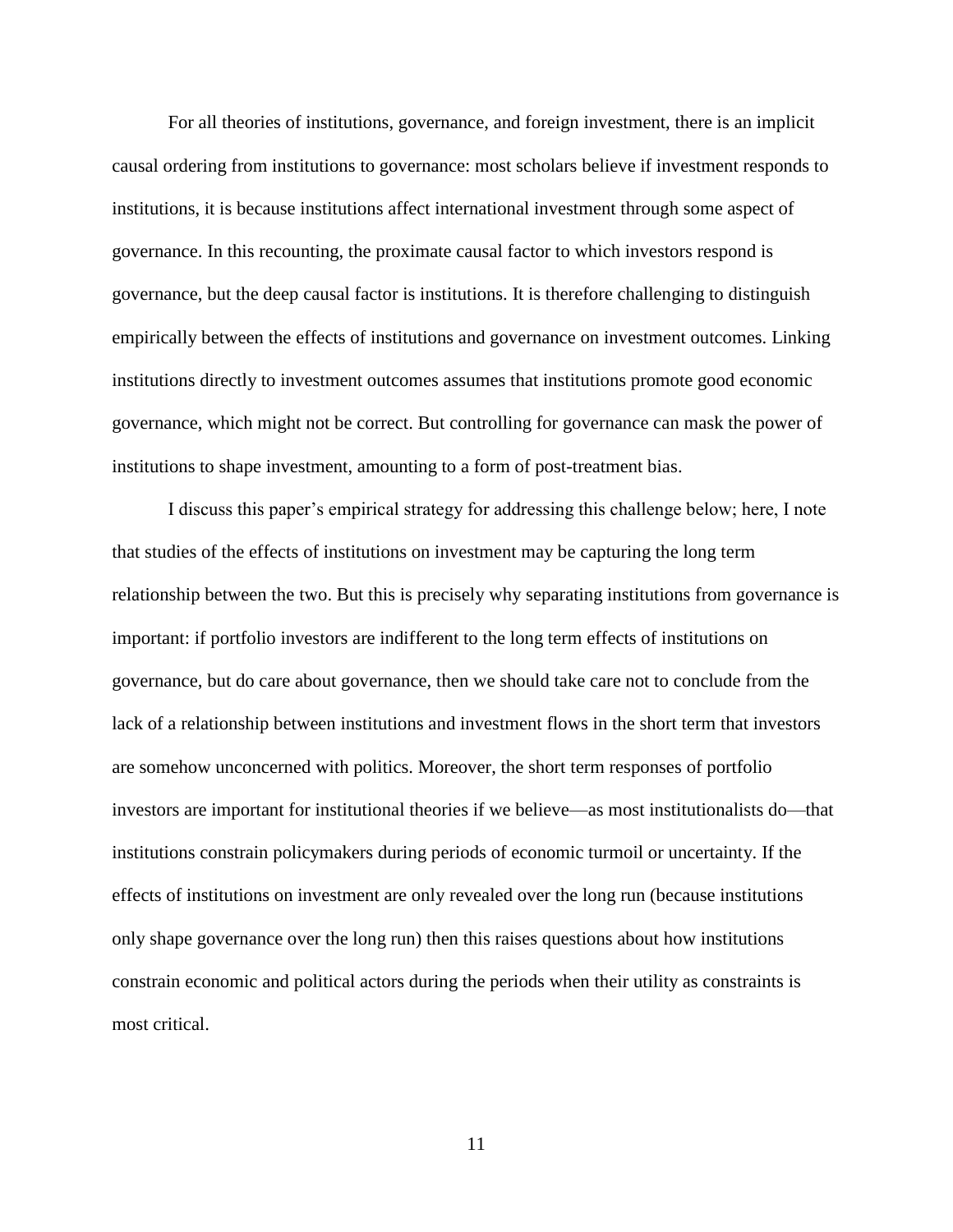I focus in this paper on short term portfolio flows during a single period: the immediate aftermath of the collapse of Lehman. In addition to being intrinsically interesting due to the near catastrophic consequences of Lehman's bankruptcy for global financial stability [\(Bartram and](#page-34-8)  [Bodnar 2009;](#page-34-8) [Mishkin 2010;](#page-37-5) [Swedberg 2010;](#page-37-6) [Zingales 2008\)](#page-38-1), the Lehman event is useful because it generated an exogenous increase in the global demand for liquidity which is independent of the global distribution of political institutions and quality of governance in September 2008. This is crucial because a separate line of research argues that portfolio investment flows themselves affect both government policy choices [\(Maxfield 1998\)](#page-36-5) and national political institutions [\(Li and Reuveny 2003\)](#page-36-0). The collapse of Lehman, however, generates a strong research design: as investors withdrew funds from foreign markets in the months after Lehman's collapse for reasons associated with their beliefs about their need for liquidity *at home*, their behavior cannot have caused the political institutions and governance in those countries directly prior to Lehman's collapse.

The specific impetus for the flight out of foreign portfolio investments after Lehman was "home bias," the phenomenon [\(most notably associated with French and Poterba 1991\)](#page-35-7) that despite the benefits to holding an internationally diversified portfolio of equity and bond investments, most portfolios are dominated by equities and bonds in the country in which a particular fund is domiciled. Funds in the United States, for example, tend to have more United States-based equities than would be expected given the benefits of international portfolio diversification. The vast majority of large portfolio funds are domiciled in the United States, Europe, Japan, and some small offshore markets, which means that a flight to liquidity corresponded on average to net outflows of capital from nearly every country aside from the United States [\(Bartram and Bodnar 2009;](#page-34-8) [Fratzscher 2011\)](#page-35-8). As the world's main reserve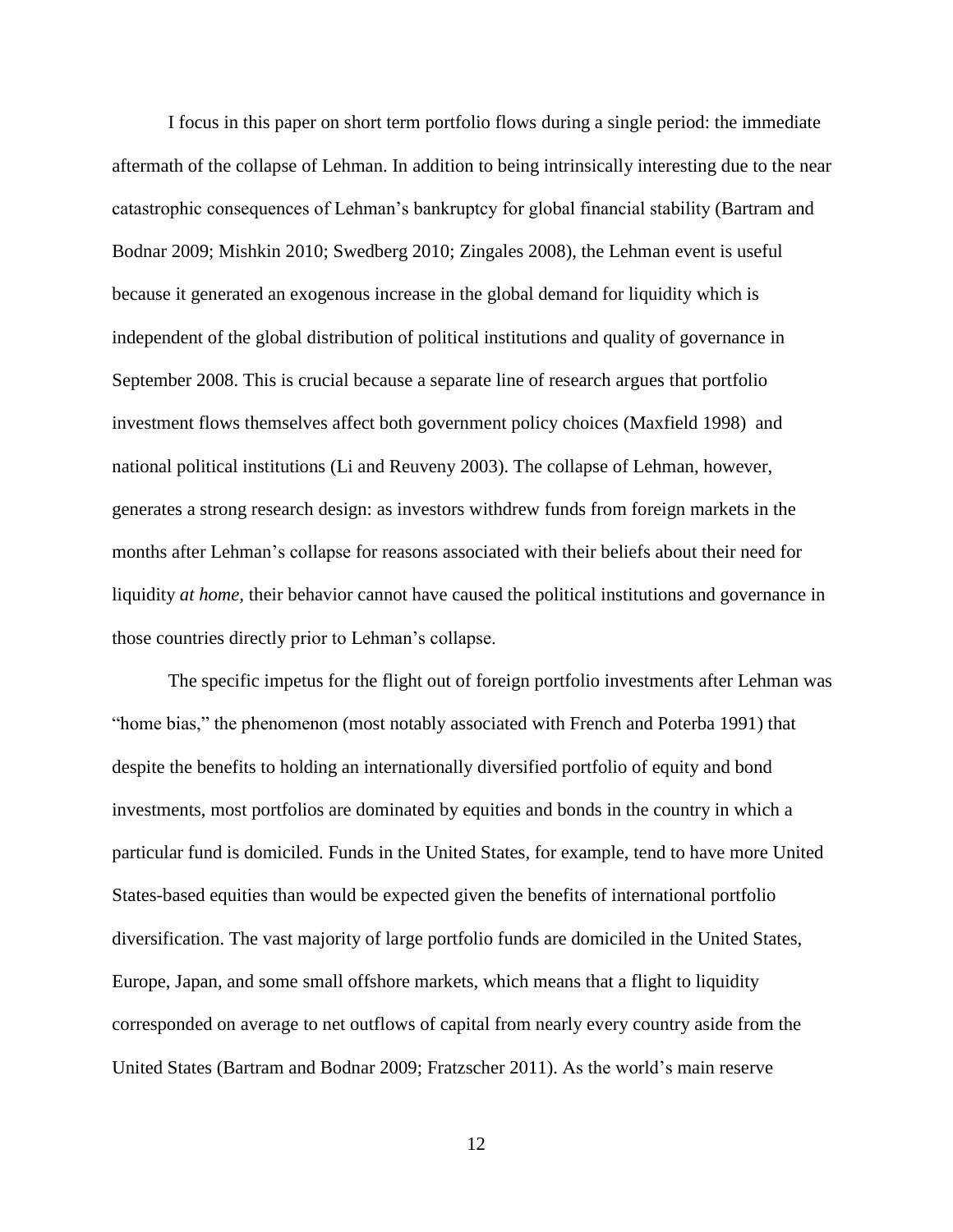currency, moreover, the United States was a prime destination for global investors seeking liquidity (or more fundamentally, safety) [\(McCauley and McGuire 2009\)](#page-36-6). It is the cross-national variation in these portfolio outflows that provides the empirical basis of this paper.

#### **Data and Methods**

Data on portfolio flows before and after Lehman come from the market research firm EPFR, via Fratzscher [\(2011\)](#page-35-8). These data aggregate net bond and equity flows as a percentage of assets under management for a sample of emerging and advanced economies for two periods: the six months following September 14, 2008 (the date of Lehman's collapse), and a "normal," or pre-crisis period between October 2005 and June 2007. The data are constructed by EPFR from a large sample of individual fund managers, and have the benefit of including funds domiciled in both the U.S. and abroad and of measuring changes in allocations independently of exchange rate fluctuations and returns.<sup>4</sup> This means, for example, that the data on net portfolio flows to Turkey includes the sale of Turkish equities by a fund domiciled in Britain. If a portion of that sale goes to buy French bonds, then this will appear in the French data, and the remainder will appear in the British data. The EPFR data therefore provide a tight measure of the changing global allocation of equity and bond flows when investors were most concerned with protecting liquidity. Summary statistics for these and all variables in this paper can be found in the Reviewer's Appendix.

All analyses are conducted on two samples, a "full" sample and an "emerging markets" sample (see [Table 1\)](#page-26-0). The former includes all countries for which data are available with the

 $\overline{a}$ 

 $4$  See Fratzscher [\(2011:5-6\)](#page-35-8) for further detail on the data.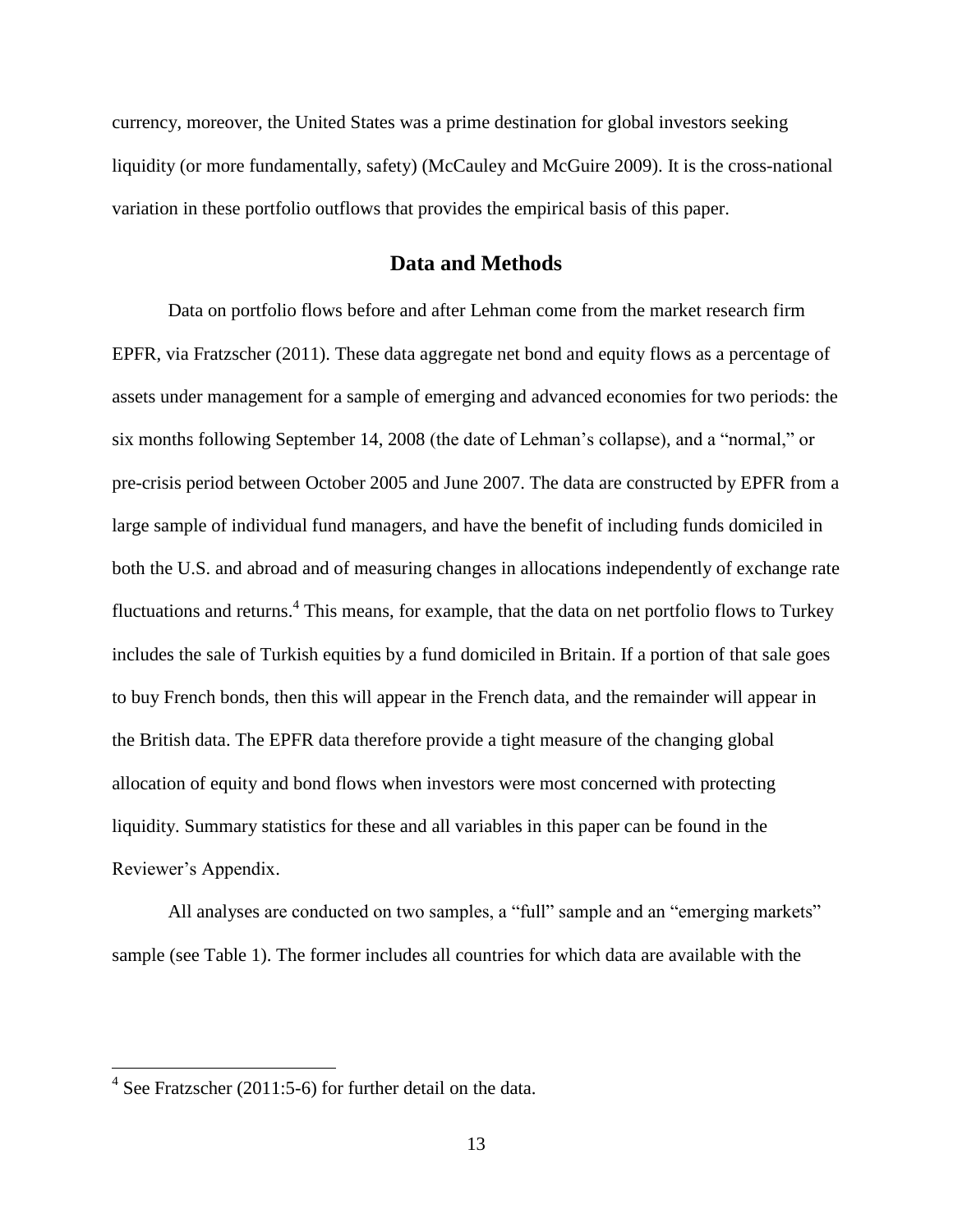exception of the United States, for a total of 47 countries.<sup>5</sup> The latter omits any country with an IFS code higher than 200, yielding a sample size of 25 countries. Despite its small size, the emerging markets sample has good representation from emerging Asia, Latin America, and the transition economies of Eastern Europe. It has poor coverage of sub-Saharan Africa and the Middle East. However, this is consistent with the domination of global equity funds by Asian, Latin American, and emerging European equities, so it is unlikely to affect inferences about the relationship between institutions and capital outflows.

#### <span id="page-13-0"></span>**Measuring Institutions and Governance**

Political influences on net portfolio flows are measured using a range of institutional and political variables (for definitions and sources, see [Table 2\)](#page-27-0). The six institutional variables capture various types of political institutions that the literature has identified as important drivers of or constraints on multinational investment. These include political competitiveness as proxied by the level of democracy (*POLITY*), an index of political accountability (*VOICE*), institutional and political constraints on executive or government behavior (veto players, *CHECKS*; executive constraints, *EXEC CONS*; and government fractionalization, *FRACTIONALIZATION*), and political stability (*POL STAB*). The six indicators of governance include the World Bank's estimates of

<sup>5</sup> The United States is excluded due to its disproportionate influence as a destination for capital flight during the crisis. Including the U.S. would artificially strengthen my findings on governance and institutions on capital flows. The U.S. scores highly on most indices of governance quality and on most indicators of democracy, voice, and accountability, yet its position as a global reserve currency and the home country for most portfolio capital flows in the data means that it attracted far more net capital inflows than would otherwise be expected.

 $\overline{a}$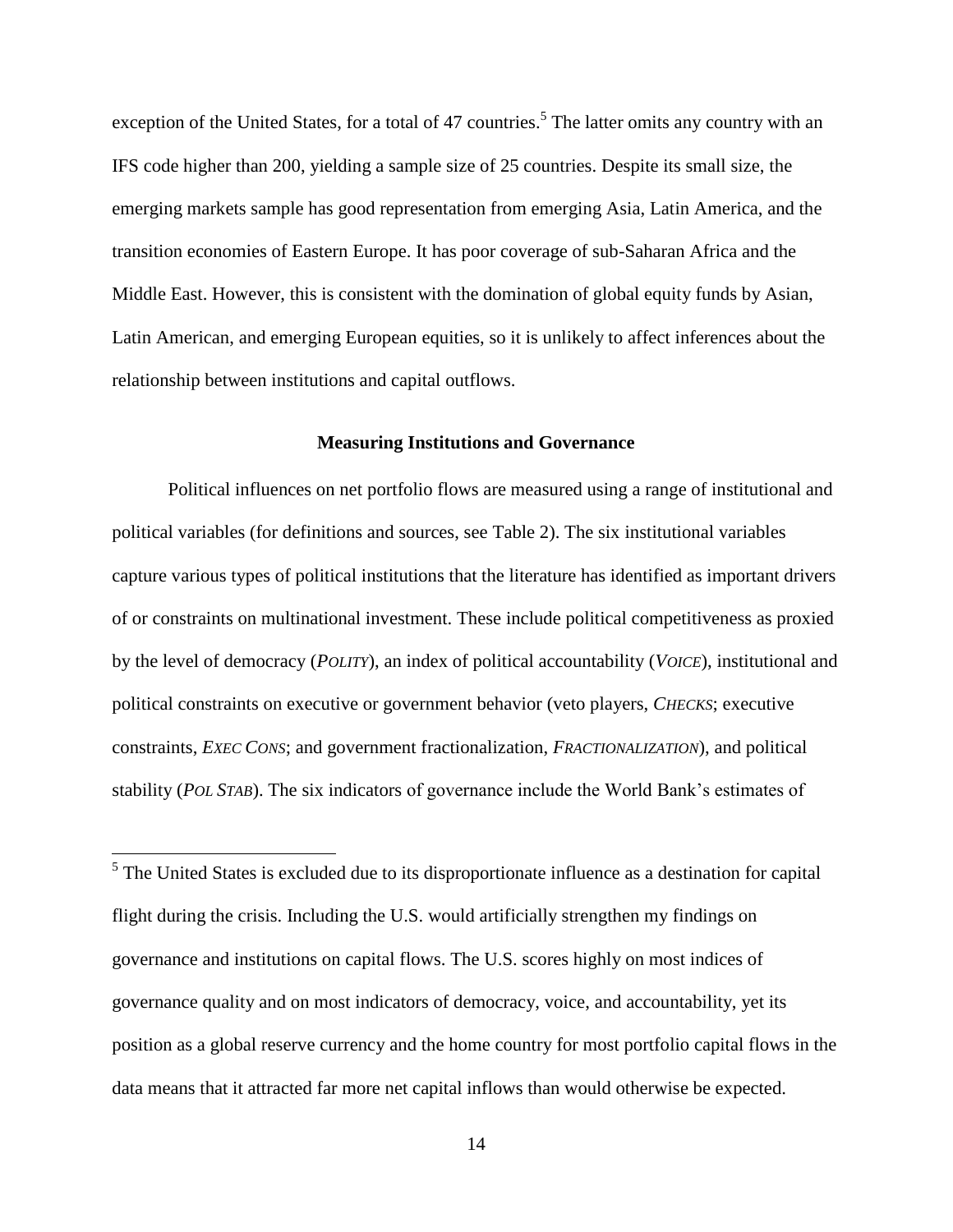regulatory quality (*REG QUAL*), the rule of law (*RULE LAW*), and government effectiveness (*GOV EFFECT*); an index of Political Risk (*POL RISK*) derived from Political Risk Services' estimates of bureaucratic quality, corruption, and law and order; the Heritage Foundation's index of property rights (*PROP RTS*); and the World Banks "Ease of Doing Business" rankings (*DO BUSINESS*). All institutional and governance variables are measured as averages for the period 2004-2008; all results in this paper are robust to different ways of constructing these averages.

As an initial exploration of the interrelationships among these key independent variables and post-crisis capital flows, [Figure 1](#page-30-0) displays a scatterplot matrix of the dependent variable, *POST-CRISIS PORTFOLIO FLOWS*, and the twelve governance and institutional variables. Each panel contains both a bivariate scatterplot between two of these variables for the full sample of countries and a loess fit of this relationship. Looking down the leftmost column, it is clear the post-crisis outflows were greater (i.e., net flows were lower) in countries that scored lower on each of the first five indicators of governance quality (for each indicator, higher scores can be interpreted as "better" governance). The only exception is *DO BUSINESS*. Loess fits are nearly flat for most variables capturing political institutions; only voice and political stability appear correlated to post-crisis flows, and the slopes of the loess fits are closer to zero for these two indicators that for the five indicators of governance. These visual results are strong hints that governance matters for explaining post-crisis equity flows, but that various indicators capturing the institutional features of national politics do not.

[Figure 1](#page-30-0) also establishes the strikingly tight intercorrelations among most governance variables: regulatory quality, rule of law, government effectiveness, political risk, property rights are all highly correlated with one another (after standardizing these five variables, Cronbach's  $\alpha$ > .98). The correlation is looser for sixth governance variable, the ease of doing business. This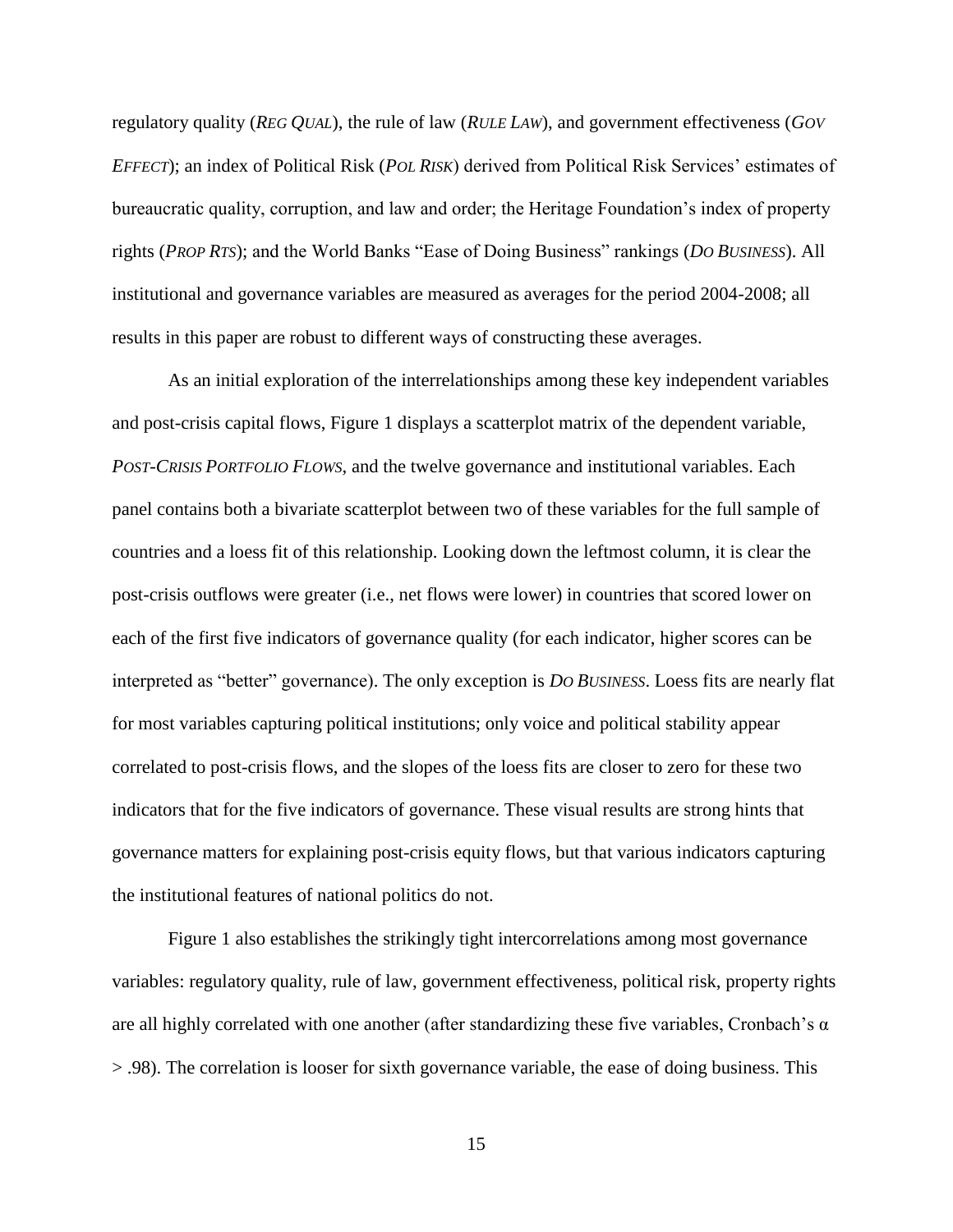suggests that either the first five variables capture a single latent dimension of governance quality, or alternatively that these factors are all so interrelated that they will be difficult to distinguish from one another empirically.

By contrast, most of the indicators of political institutions in [Figure 1](#page-30-0) are not strongly correlated with one another or with indicators of governance. There are some exceptions among institutional variables (*VOICE* and *POLITY*, and *VOICE* and *EXEC CONS*), and both *VOICE* and *POL STAB* appear to be correlated with most measures of governance in the full sample, but overall there are few patterns among the institutional variables as evident as the tight relationships among five governance variables.

[Figure 2](#page-31-0) narrows the focus to one indicator of governance quality, the rule of law, and post-crisis capital flows. The linear fits corresponding to both the full sample (solid line) and emerging markets only (dashed line) confirm that countries with better quality of governance experienced higher net portfolio capital outflows (that is, lower net inflows) in the six months after the crisis, supporting the relationships identified in [Figure 1.](#page-30-0)

Of course, there are other factors which shape the cross-national pattern of capital flows after the Lehman collapse. A basic empirical model of cross-border international financial flows drawn from Papaioannou [\(2009\)](#page-37-7) should hold that in addition to governance, various economic factors may shape investors' decision to divest from an economy in search of liquidity. Specifically, economic size, economic development, economic performance, and historical patterns of capital inflows should each be associated portfolio flows. Following standard practice, I measure the side of an economy as the log of real GDP (*SIZE*), economic development as the log of per capita real GDP (*DEVELOPMENT*), and national economic performance as yearly growth in real GDP per capita (*GROWTH*). Larger, more developed, and more rapidly growing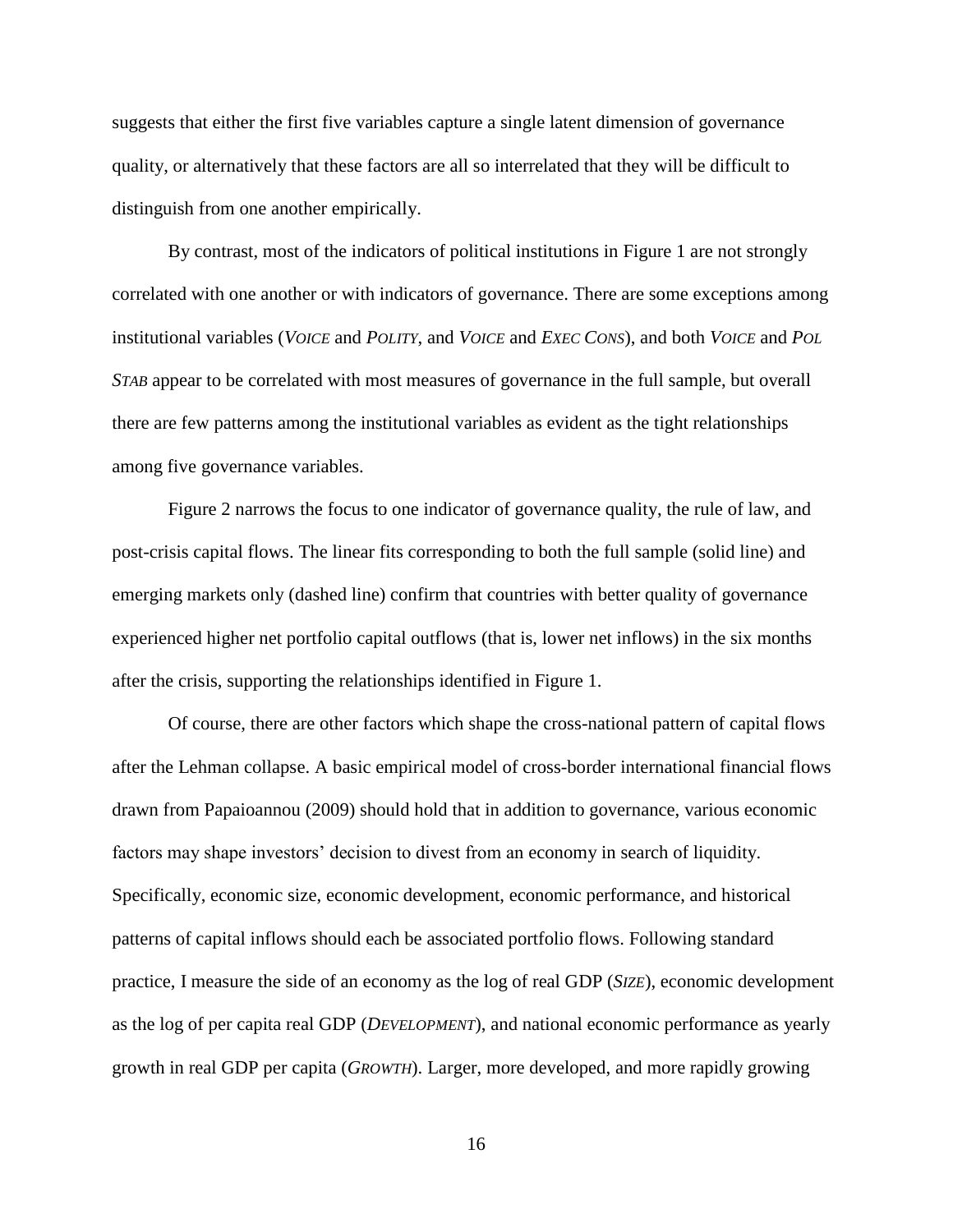economies should experience lower net portfolio outflows than smaller, less developed, and poorer performing economies. As with the institutional and governance variables, these controls are measured as 2004-2008 averages to smooth out year-specific shocks. Historical patterns of capital inflows are measured as cumulated net inflows for the 21 months prior to the onset of the global economic crisis (that is, October 2005 until July 2007) (*HISTORY*). Including historical capital flows as a control variable not only sets a baseline against which to gauge the size of post-crisis portfolio outflows, it also helps to capture unobservable components of investors' beliefs about the likely profitability of these economies in the short term (under the assumption that portfolio investors would not have channeled funds to countries that they considered risky for unobservable reasons). As a result, the preferred model of post-crisis equity flows takes the following functional form:

#### *POST-CRISIS EQUITY FLOWS =*  $\beta_1$ <sup>\*</sup>*H*ISTORY +  $\beta_2$ <sup>\*</sup>*SIZE* +  $\beta_3$ <sup>\*</sup>*DEVELOPMENT* +  $\beta_4$ <sup>\*</sup>*GROWTH* +  $\beta_5$ <sup>\*</sup>*POLITICS* (1)

where *POLITICS* represents one of the twelve indicators of governance and political institutions. The main results include all four control variables to ensure that the relationship between governance and capital flows that I uncover is not driven by the possibility that governance ratings simply capture large and high-performing economies that had absorbed large sums of portfolio capital prior to the crisis.

#### <span id="page-16-0"></span>**Identifying Assumptions**

There are several assumptions that underlie a causal interpretation of the results below. The first is that governance and institutions are not the results of portfolio capital flows. The measures of institutions and governance that I employ are constructed from data that are measured prior to the onset of the crisis. Moreover, the dependent variable captures capital flows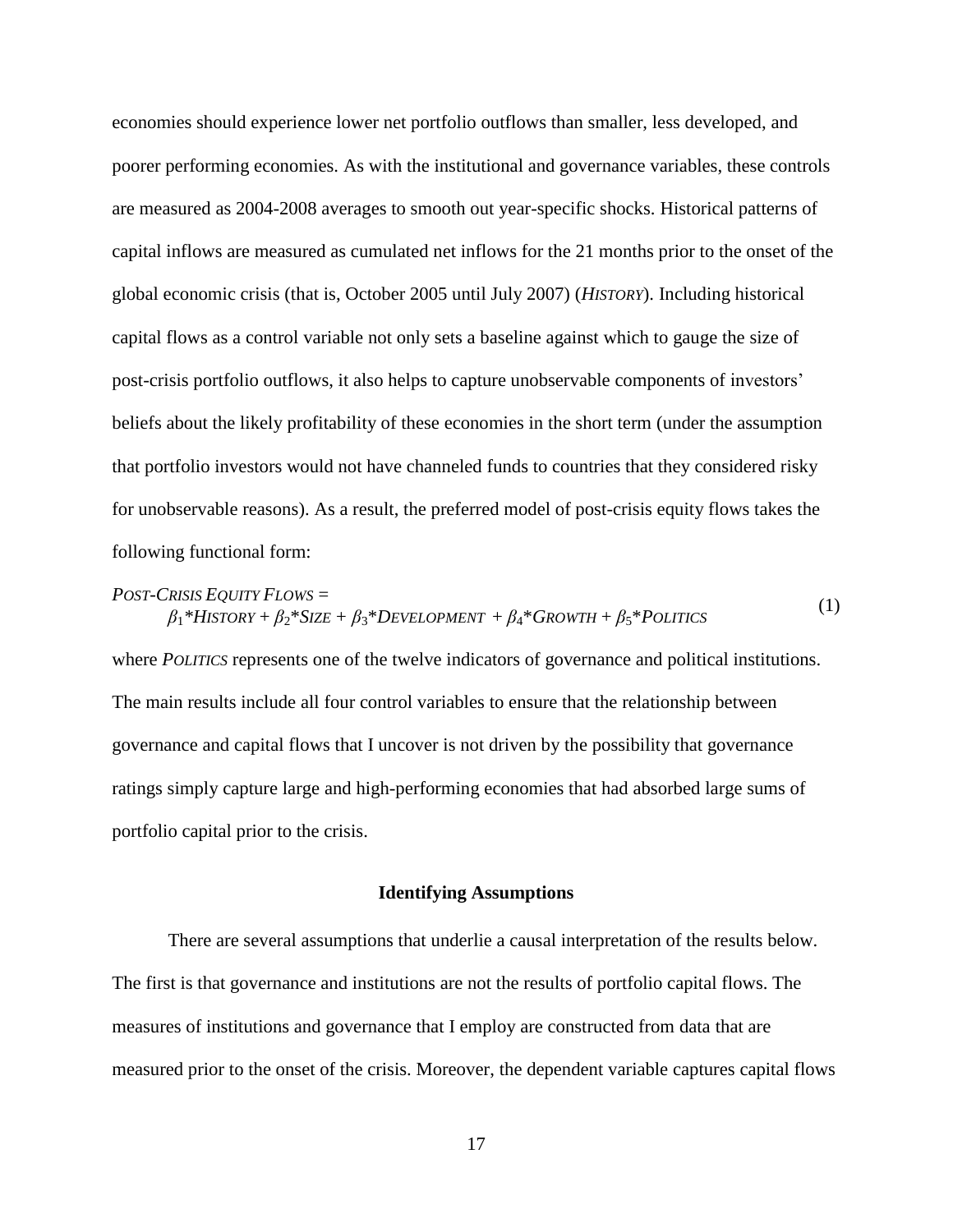over a short time period after Lehman, a period during which national political institutions and national governance indicators are highly unlikely to have changed appreciably. Note again, however, that as a consequence of this empirical approach, the results here do not identify the effects of institutions and governance on portfolio investment across time and across countries, but rather the effects of institutions and governance conditional on the global flight to liquidity following the Lehman event.

A second assumption is that seasonal patterns of portfolio investment are orthogonal to the estimated relationship between politics and post-crisis flows. While financial market activity measured at higher frequencies than the year may display regular fluctuations associated with the yearly calendar (including end-of-year effects, tax deadline effects, etc.), this assumption is quite innocuous for two reasons. First, it is well established that there are seasonal patterns in portfolio fund *performance* [\(Lakonishok and Smidt 1988;](#page-36-7) [Rozeff and Kinney 1976\)](#page-37-8), but there is no evidence that cross-national patterns of portfolio *flows* display similar seasonal patterns. Second, and more importantly, the empirical analysis here does not rely on inference *across* seasons, but rather on inferences *within* seasons. Seasonality in portfolio flows, if it existed, would only threaten the inferences in this paper if it took the form of "politics-conditional seasonal portfolio flow effects," meaning that portfolio investment flows at the end of the calendar year regularly differed across recipient countries according to political factors such as those that I identify here.

Third, I do not include an exhaustive set of economic control variables in the baseline specifications (factors like government debt service, exchange rate volatility, etc.). The main reason for this is to maximize the degrees of freedom in models which already have very small sample sizes—with only 47 observations, parameter estimates on model with more than five independent variables become unstable. I explore this issue further in the following section and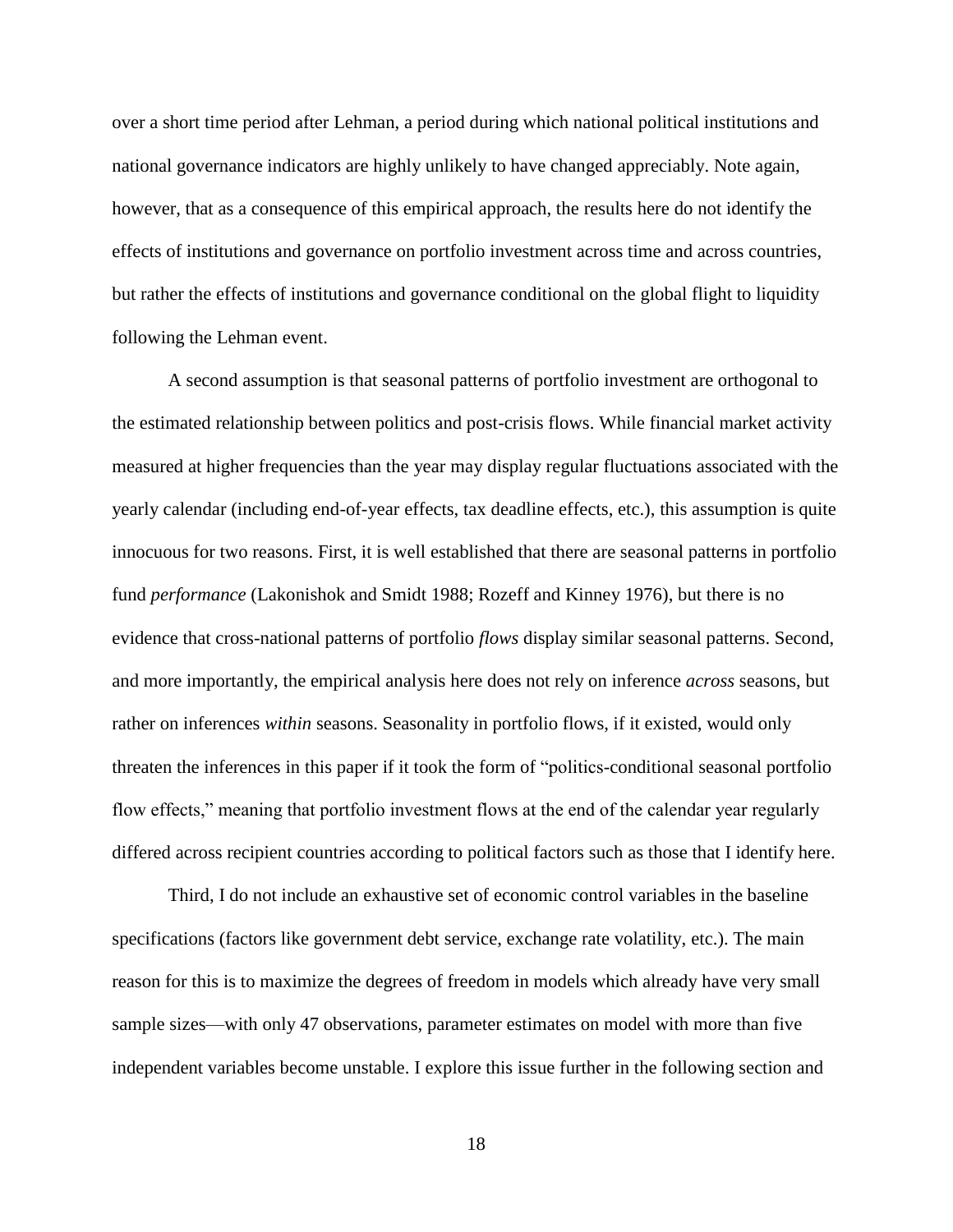in the Reviewer's Appendix; to preview, despite the very small sample size, my findings remains largely unchanged when exploring models that include these and other additional control variables.

Fourth, the methodology through which some of the governance indicators were created—in which expert surveys play an important role [\(Kaufmann et al. 2009\)](#page-35-0)—raises the possibility that the same fund managers who provide the data on post-crisis capital flows are also the experts who rate countries. If so, then if the expert surveys were fielded after Lehman, perhaps survey respondents rate countries poorly *because* they have decided to withdraw from their equity and bond funds after the Lehman event. It is impossible to gauge the extent to which the same individuals provided governance ratings and portfolio flow data because the identities of survey respondents are confidential, and it is not possible to tell from publicly available data if the 2008 governance rankings preceded or followed the Lehman event. But while some fund managers may have contributed to the country rankings, the large sample of experts from which the governance rankings were drawn is unlikely to overlap very much with the large sample of fund managers who provide fund flow data. Moreover, averaging the governance indicators from 2004-2008 will place greater weight on rankings prior to the Lehman event 2008, which cannot have been driven by post-Lehman investment choices.<sup>6</sup>

Additionally, Kurtz and Schrank's [\(2007\)](#page-36-3) recent critique of governance as an explanation for long-run development raises questions about whether or not the governance indicators measure anything fundamental about economic management (as opposed to experts' biases or subjective opinions). While it is probably not true that governance rankings are nothing more

 $\overline{a}$ 

 $6$  And again, using a different period average (extending only to 2007, and omitting 2008) altogether) has no effect on the substantive conclusions derived in this paper.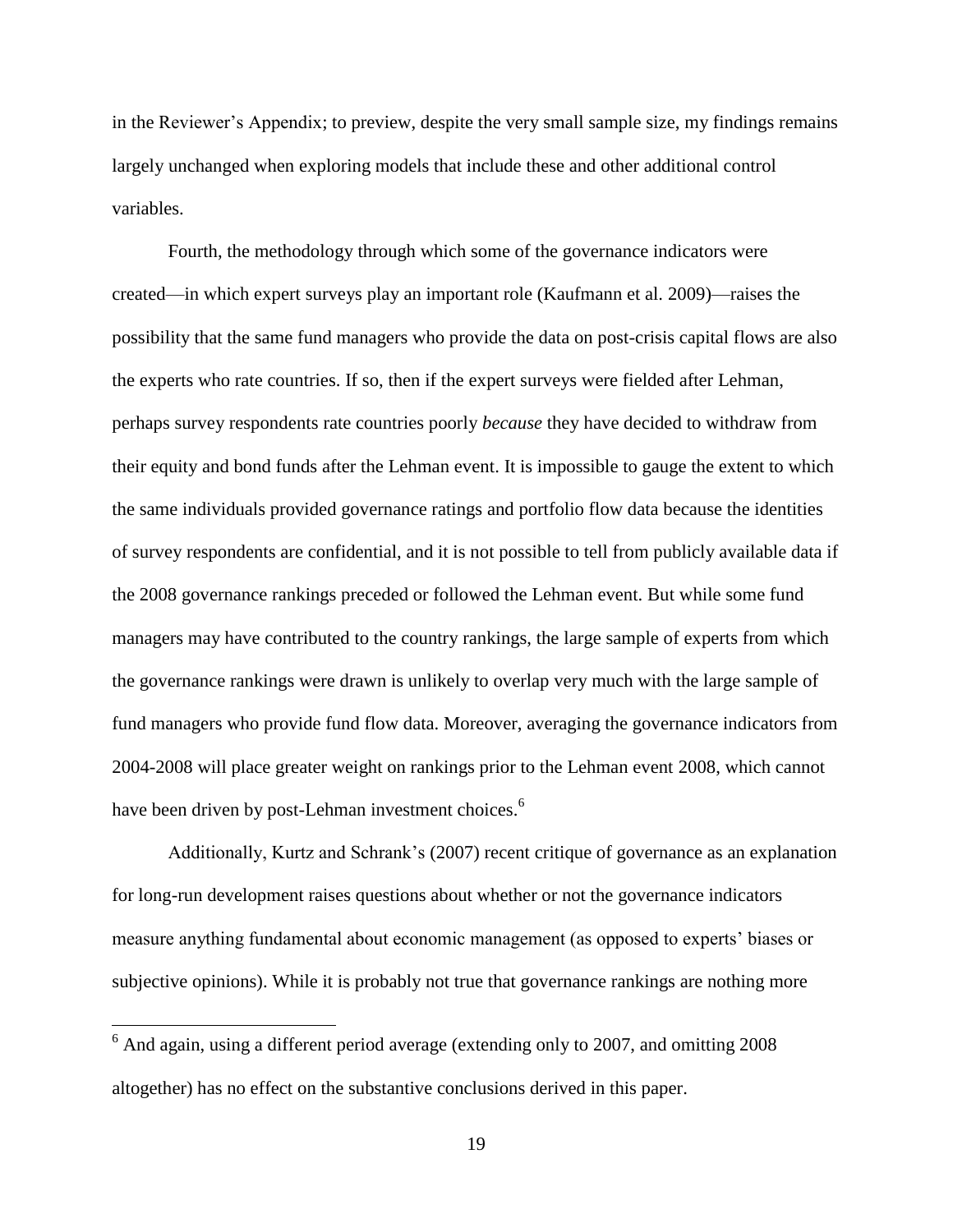than the aggregated biases of self-described experts, the goal of this paper is to estimate the relationship between various indicators of governance quality and investor behavior in times of crisis, which is meaningful even if the governance indicators are noisy proxies of "objective" governance quality. We must be careful not to conclude that economic governance cannot affect short-term investor behavior simply because governance indicators may not be proper foundations for explaining long-run economic development.

Finally, the implicit causal ordering from institutions to governance to outcomes necessitates care in the specification of any empirical model of how institutions and governance affect capital flows. For researchers interested in the effects of institutions, a model of institutions' effects on capital flows that controls for governance may generate misleading inferences about the effects of institutions, "disguising" the positive effects of institutions if institutions affect capital flows through governance. There are no easy solutions to this potential problem of post-treatment bias [\(King 2010\)](#page-36-8). The strategy adopted here is to be as flexible is possible, both by omitting potential post-treatment confounders like governance in empirical models that include institutional variables, and by searching across the space of possible functional forms to estimate the posterior probability that the coefficients on institutional variables differ from zero across all possible combinations of independent variables.

#### **Results**

The main results appear in [Table 3](#page-28-0) (for the full sample) and [Table 4](#page-29-0) (for the emerging markets sample). Each model follows the specification in [\(1\),](#page-16-0) replacing *POLITICS* with one of the twelve indicators of governance or political institutions. The results give strong support to the conclusions derived from the bivariate scatterplots in [Figure 1.](#page-30-0) Each of the first five indicators of governance is strongly associated with post-crisis portfolio flows: countries rated as having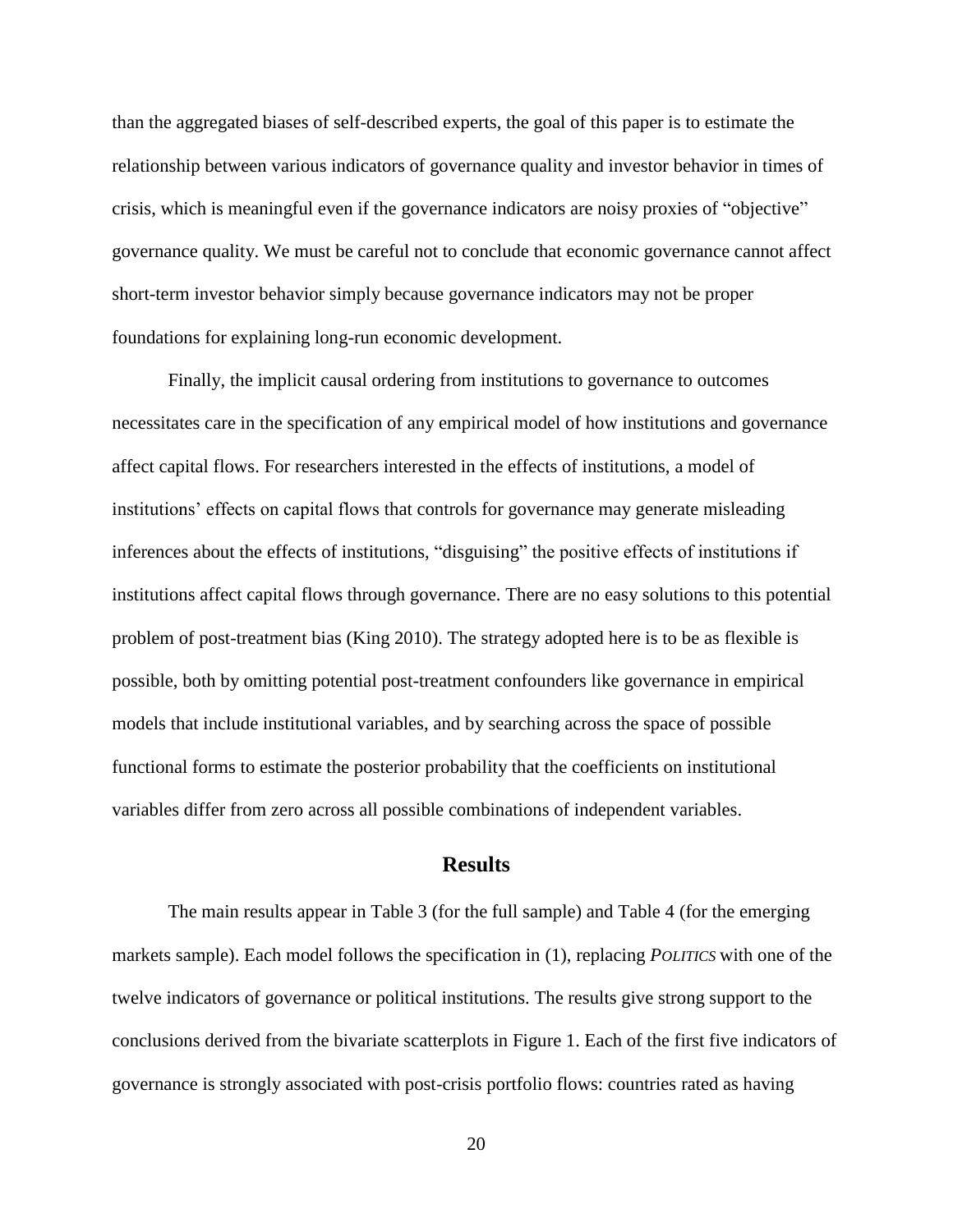better governance prior to Lehman experienced higher net portfolio inflows (that is, lower outflows) after Lehman. The results hold even when discarding advanced industrial economies from the analysis. By contrast, among the six indicators capturing political institutions, only political stability is associated with lower post-crisis outflows, and this effect is only marginally statistically significant ( $p = .08$ ) in the full sample. These results indicate that in the context of a global flight to liquidity, when portfolio investors use the long term tools at their disposal to address immediate concerns about liquidity, they do not respond to political institutions, but they are quite sensitive to governance, however it is measured.

One might wonder if these findings simply reflect the fact that (1) portfolio investors tend to be domiciled in advanced economies, (2) these investors repatriated capital to cover losses, and (3) advanced economies tend to have better governance. But note that the findings remain identical for the emerging markets only sample. Moreover, as Fratzscher [\(2011\)](#page-35-8) discusses, post-Lehman capital flight was overwhelmingly to the United States, not to all advanced economies; it is for this very reason that the United States was excluded from the analysis (see footnote [5\)](#page-13-0).

Estimates on control variables give surprisingly few consistent results concerning economic fundamentals and post-crisis portfolio flows. *HISTORY* and *SIZE* are associated with higher post-crisis portfolio flows, as expected, but the size and significance of this relationship varies across specifications in the two samples. Based on these results, in fact, governance is the most consistent predictor of post-crisis portfolio outflows across specifications and samples.

This finding warrants further scrutiny. It is reasonable to worry about the role that functional form assumptions play in generating the positive findings for governance and the nonfindings for institutions, especially given the inconsistent results for the control variables across models. Perhaps most worryingly, in the emerging markets only sample, the models including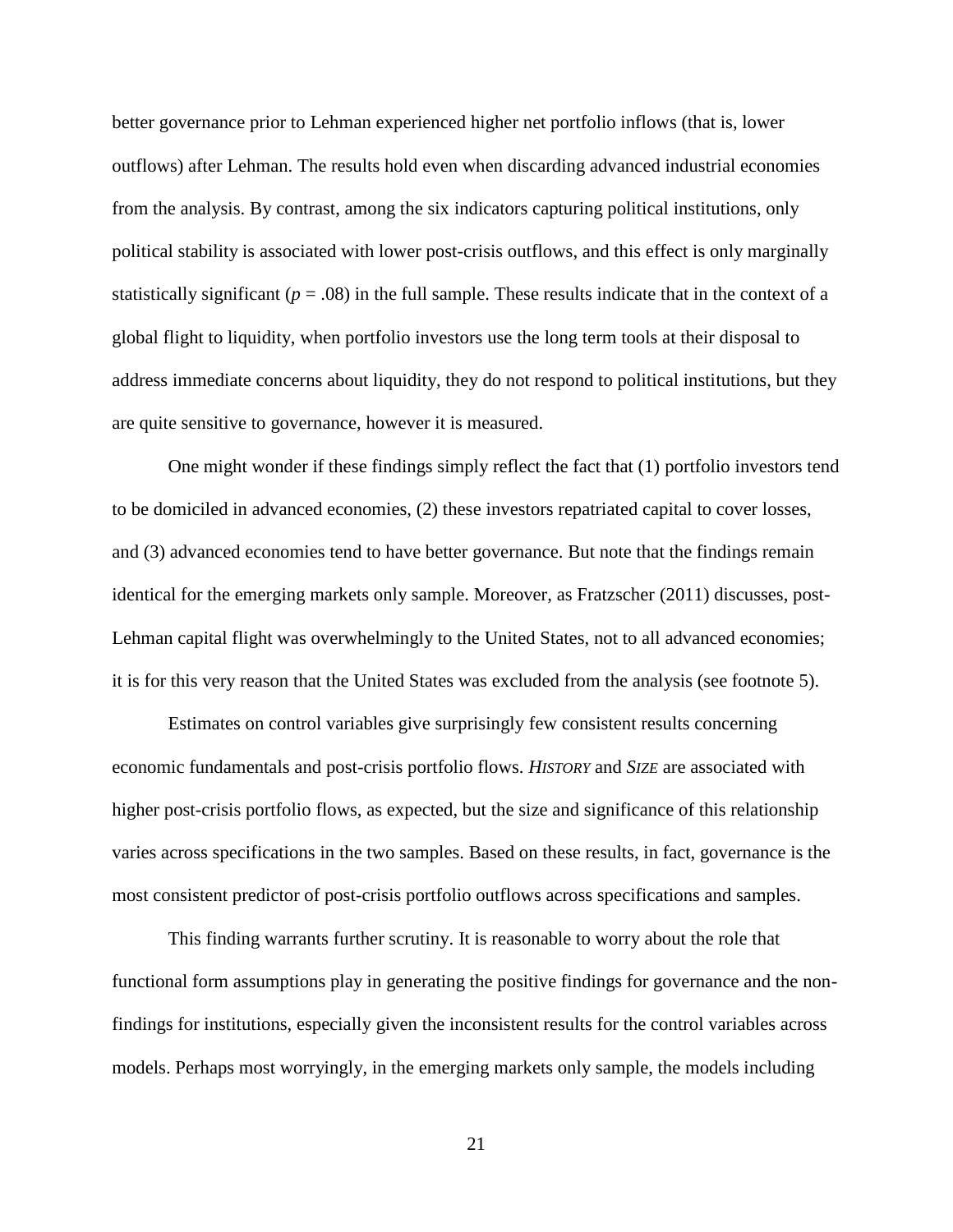institutions as the explanatory variable perform extremely poorly—in these six cases no variables are statistically significant at conventional levels. This could indicate that the preferred specification is so misspecified that by imposing the functional form in [\(1\)](#page-16-0) these models are generating misleading results about the effects of institutions and governance post-crisis capital flows (either failing to reject the null that institutions have no relationship with post-crisis flows, or incorrectly rejecting the null that governance does have a relationship with post-crisis flows).

To ensure that this is not the case, I turn to a statistical technique known as Bayesian model averaging, searching across the parameter space defined by all possible combinations of independent variables to generate inferences, conditional on the observed data, about the posterior probabilities that any particular combination of independent variables (with or without the governance and institutional variables) is the "true" model. As Montgomery and Nyhan [\(2010:250\)](#page-37-9) explain, this enables me to answer two related questions about the effects of governance and institutions on post-crisis portfolio flows. First, does the inclusion of any individual indicator of governance or institutions "contribute to the model's explanatory power?" Comparing estimates of the posterior probability that governance and institutional indicators are different from zero with the posterior probability that the control variables are different from zero can provide a gauge of the relative explanatory power of the independent variables. Second, when an institutional or governance indicator is included, is it "correlated with unexplained variance?" which would indicate that the variable helps to explain post-crisis outflows. This will illustrate whether the positive findings for governance (or the non-findings for institutions) can be attributed to the erroneous inclusion of some or all of the controls in the preferred, baseline specification.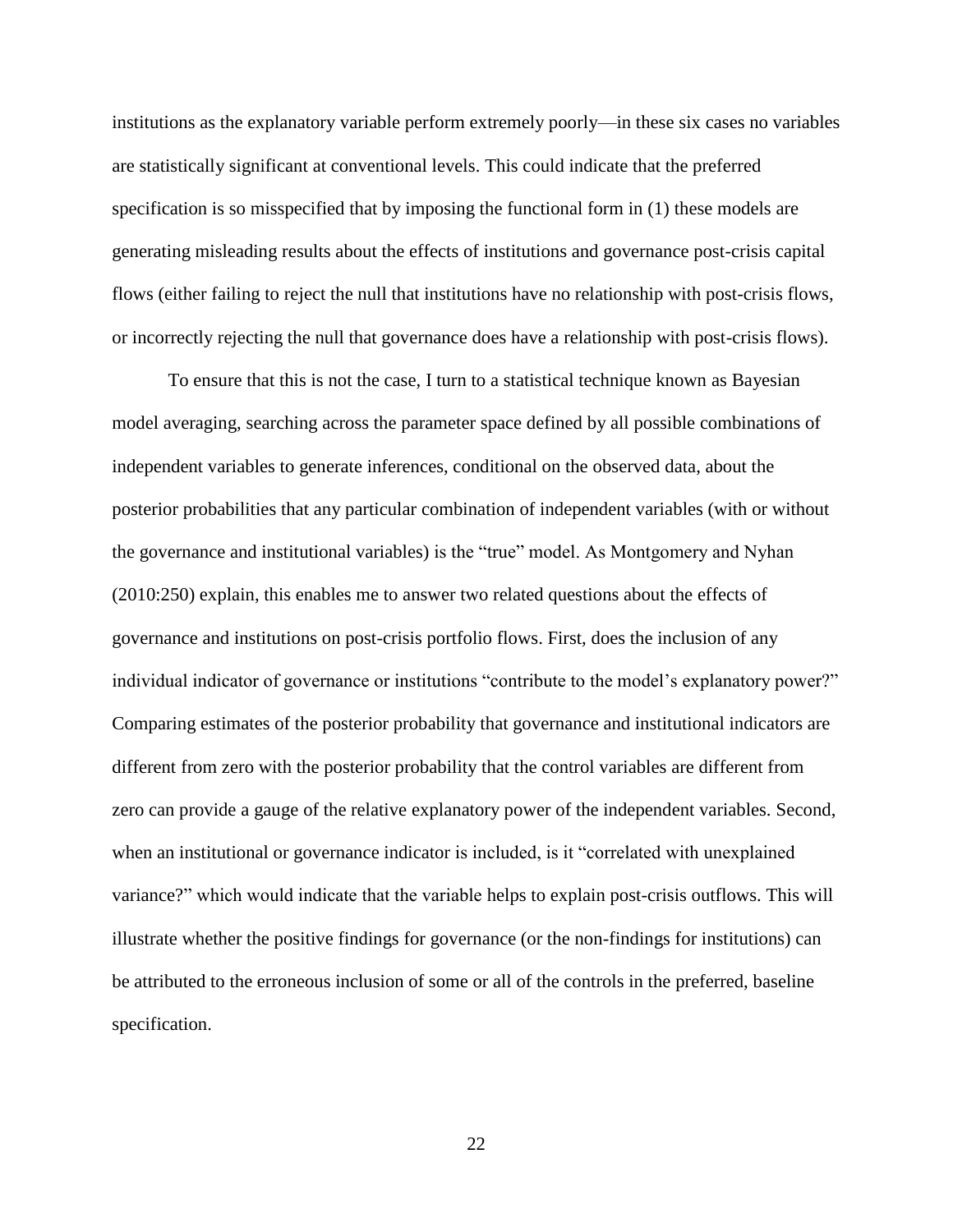Using these techniques, I can also add variables to the baseline specification. Doing so with such a small sample size quickly absorbs the few remaining degrees of freedom that remain. Nevertheless, in separate results (presented in the Reviewer's Appendix) I have included six additional economic controls that capture various other economic policy variables: government debt service, government expenditure, exchange rate volatility, a measure of capital account openness, the real interest rate, and stock market capitalization. The substantive conclusions that I outline below remain unchanged when including these additional economic controls.

I follow the graphical techniques introduced by Clyde [\(2010\)](#page-34-9) and discussed for political science applications in Montgomery and Nyhan [\(2010\)](#page-37-9) to answer these two questions. I estimate twenty-four separate models, corresponding to twelve political variables and two different samples. Following Montgomery and Nyhan's [\(2010\)](#page-37-9) suggestions, I do not allow any combination of institutional or governance variables to enter any model jointly. This guards against both post-treatment bias and the highly collinear nature of most governance indicators.<sup>7</sup> Prior probabilities in for each parameter are set from the "hyper-*g*" prior [\(Clyde et al. 2011;](#page-35-9) [Liang et al. 2008\)](#page-36-9). For each result, I plot first the posterior probability of the models in which each independent variable is included; this compares the extent to which each independent variable contributes to the model's explanatory power. I also plot the posterior probability that each coefficient is greater than zero, conditional on that independent variable having been included in the model. These plots appear in [Figure 3.](#page-32-0) These two collections of plots reveal that in models where the five governance variables that were identified as statistically significant in the preferred specification are included, these variables have the highest posterior probability of

<sup>&</sup>lt;sup>7</sup> In other words, in all models in which, for example,  $\beta_{RULELAW} \neq 0$ , I impose that  $\beta = 0$  for the eleven other institutional and governance variables.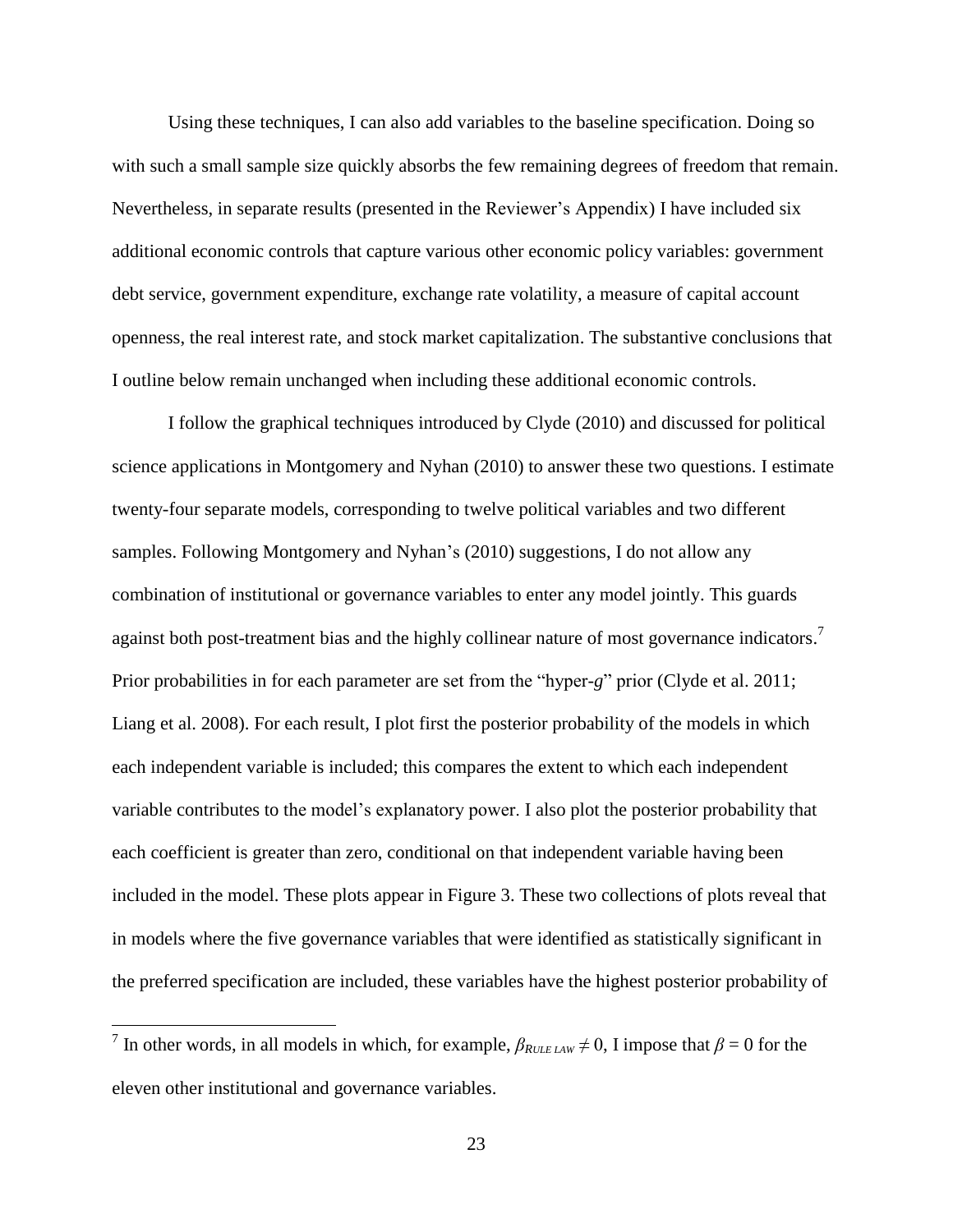inclusion of any of the independent variables. Conditional on having been included, the probability of their being greater than zero is always highly statistically significant. (The single exception is *REG QUAL* in the emerging markets sample, which has the second-highest posterior probability of inclusion and which is statistically significant at the *p* < .13 level.) *DO BUSINESS*, statistically insignificant in the preferred specifications, has a low posterior probability of inclusion, as do all institutional variables. This is strong evidence that the earlier conclusion that governance is the best predictor of post-crisis portfolio flows—is not an artifact of functional form assumptions. Nor is the non-significance of institutional variables a consequence of having included various historical and economic determinants of post-crisis flows in the baseline specification. A strict interpretation of the low posterior probabilities of inclusion for the institutional variables is that they do not belong in a model of post-crisis portfolio flows.

Next, I plot the conditional posterior distribution of each indicator of institutions or governance for the models in which the variable is included in the model  $p(\beta | \beta \neq 0, Y)$ . These appear in [Figure 4.](#page-33-0) If the substantive conclusions identified from the results in [Table 3](#page-28-0) and [Table](#page-29-0)  [4](#page-29-0) are to hold, the mass of these conditional posterior distributions should lie to the right of zero for plots of the conditional posterior distribution of governance variables, and the mass of these distributions should straddle zero for plots of the conditional posterior distribution of institutional variables. That is what the results in [Figure 4](#page-33-0) show. On the whole, the mass of the conditional posterior density for governance indicators is further from zero in the full sample than in the emerging markets sample, but this is not surprising given the sample size of just twenty-five observations, and its location is consistent with the earlier conclusions that quality of governance explains post-crisis portfolio flows.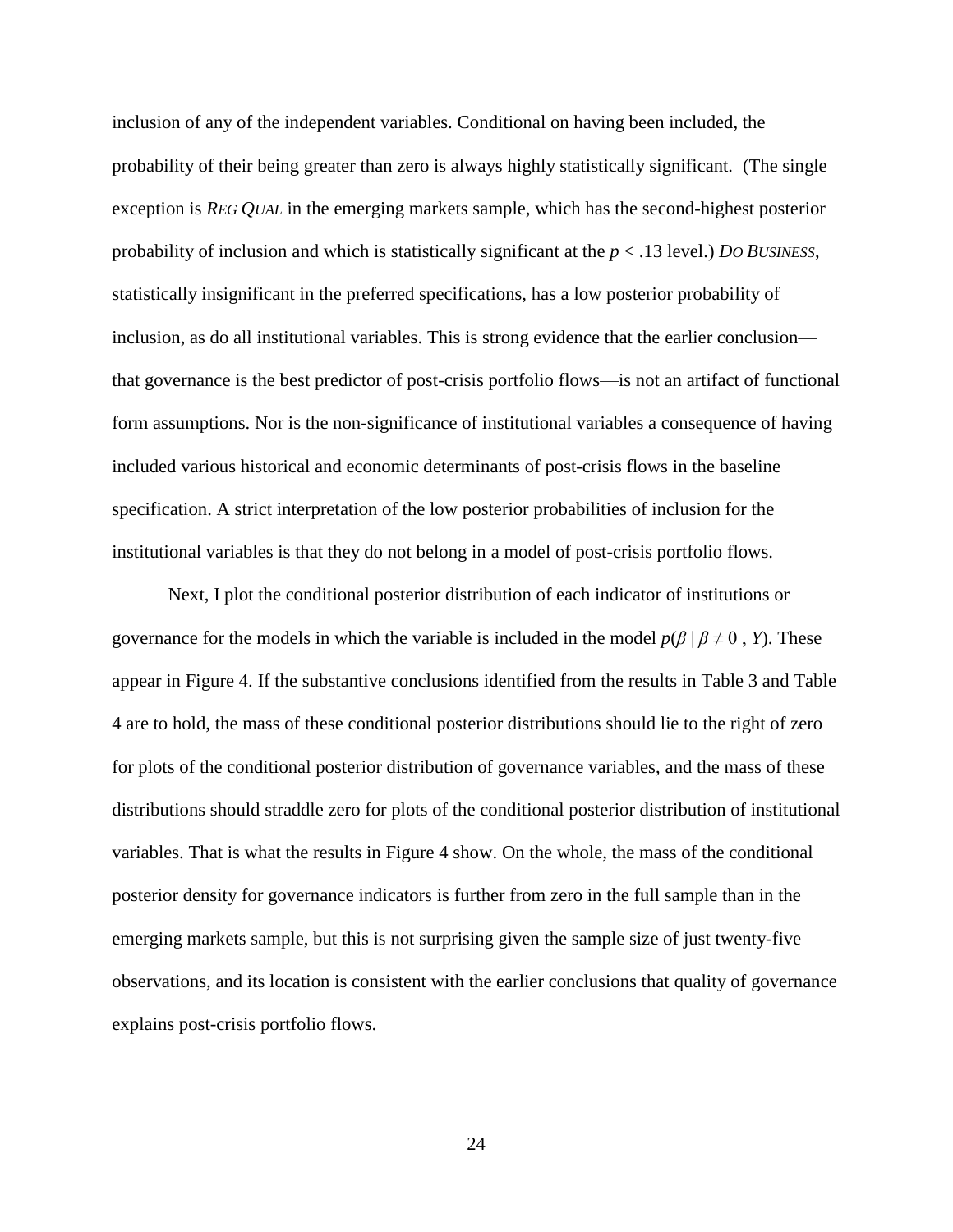#### **Conclusion**

This paper has used the global flight to liquidity during the Global Economic Crisis to study an enduring question in international political economy: the role of domestic politics in shaping cross-national investment flows. Unlike foreign direct investors, portfolio investors do not own or control foreign enterprises, and modern technology makes divestment of portfolio assets easy and instantaneous. Consequently, portfolio investors often have shorter time horizons than direct investors, and national political institutions may not figure as prominently in portfolio investment decisions as do factors such as the rule of law, property rights, political risk, and related indicators of economic governance. Using data that directly captures the long term responses of portfolio investors to the sharp increase in global liquidity premiums after the collapse of Lehman, this paper shows that governance, not institutions, explains cross-national variation in portfolio capital flows during this period of global financial instability.

Throughout this paper I have been careful to emphasize that these findings cannot be used to adjudicate the effects of political institutions or on portfolio investment flows across all time periods, or when the latter are measured at the country-year level. Rather, the purpose of this paper is to provide a close examination of the relationship between institutions, governance, and portfolio flows during a single important period, using fine grained data on short term flows in an empirical design that allows for a causal interpretation of the correlation between governance and capital flows. These findings are nevertheless important for studies of the long term dynamic relationships between political institutions and cross-border portfolio investment. This paper finds overwhelming evidence that when investors need liquidity, they respond to economic governance, not political institutions like regime type, political accountability, or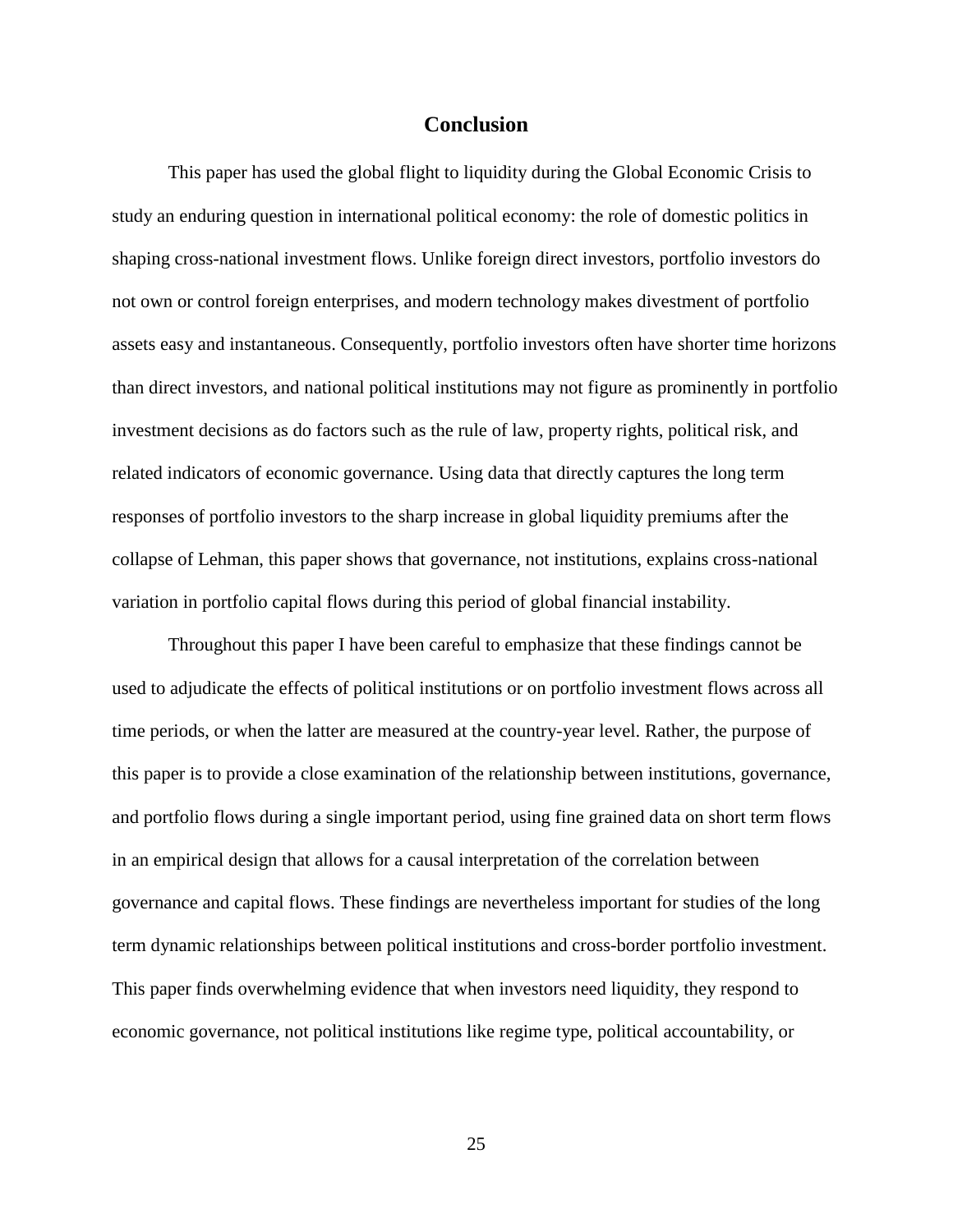political stability. Following Williamson's conceit, when the chips are down, portfolio investors care more about how the investment game is played than what the formal rules are.

These findings have implications for how to think about the relationship between political institutions and economic outcomes more generally. Measured over the long term, the effects of political institutions on economic performance are well established [\(Acemoglu et al. 2005\)](#page-34-10). However, these same institutional explanations for long term economic performance need not explain the short term consequences to important economic events. "Bad" institutions can govern the economy "well" in the short run, and facing acute economic shocks, investors with shorter time horizons should care primarily about the extent to which governments will protect their immediate profitability and the security of their investments. It makes sense that most portfolio investors do not respond to the institutions that promote long term economic growth during periods of financial distress, because economic performance over the long term is not directly relevant to them under those conditions. Foreign direct investors, who by necessity must take a longer view of their investments, are probably more likely to take political institutions into account when adjusting to economic shocks. In all, these results caution scholars of institutions that the drivers of long term economic outcomes are unlikely to be relevant to all economic actors facing acute economic crises.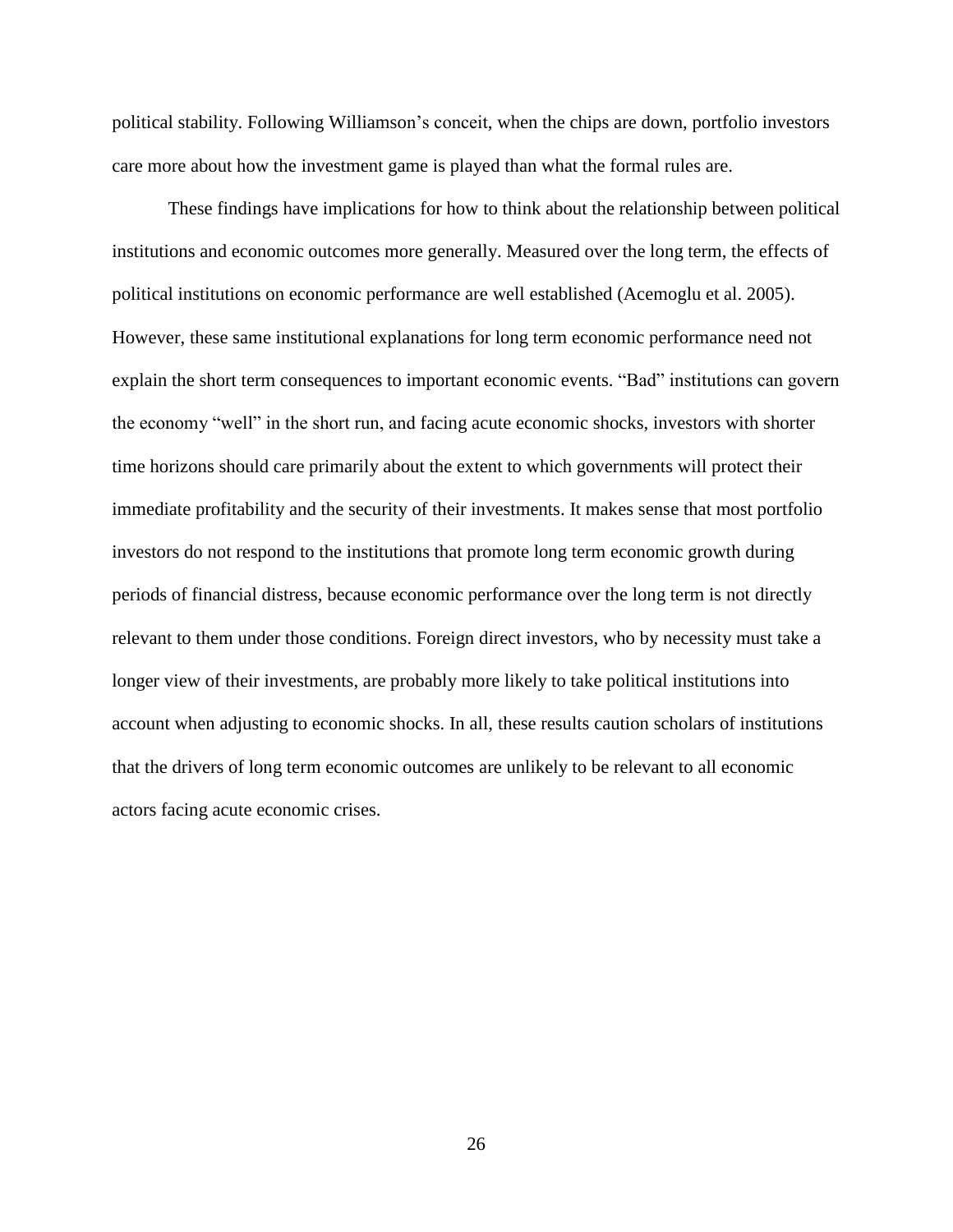| <b>Full Sample Only</b> | <b>Emerging Economies Sample</b> |
|-------------------------|----------------------------------|
| Australia               | Argentina                        |
| Austria                 | <b>Brazil</b>                    |
| Belgium                 | Chile                            |
| Canada                  | China                            |
| Denmark                 | Colombia                         |
| Finland                 | Czech Republic                   |
| France                  | Egypt                            |
| Germany                 | Hungary                          |
| Greece                  | India                            |
| Ireland                 | Indonesia                        |
| Italy                   | <b>Israel</b>                    |
| Japan                   | Kazakhstan                       |
| <b>Netherlands</b>      | Lithuania                        |
| New Zealand             | Malaysia                         |
| Norway                  | Mexico                           |
| Portugal                | Peru                             |
| South Africa            | Philippines                      |
| Spain                   | Poland                           |
| Sweden                  | Romania                          |
| Switzerland             | Russia                           |
| Turkey                  | Saudi Arabia                     |
| United Kingdom          | Singapore                        |
|                         | South Korea                      |
|                         | Thailand                         |
|                         | Vietnam                          |

<span id="page-26-0"></span>**Table 1: Country Sample**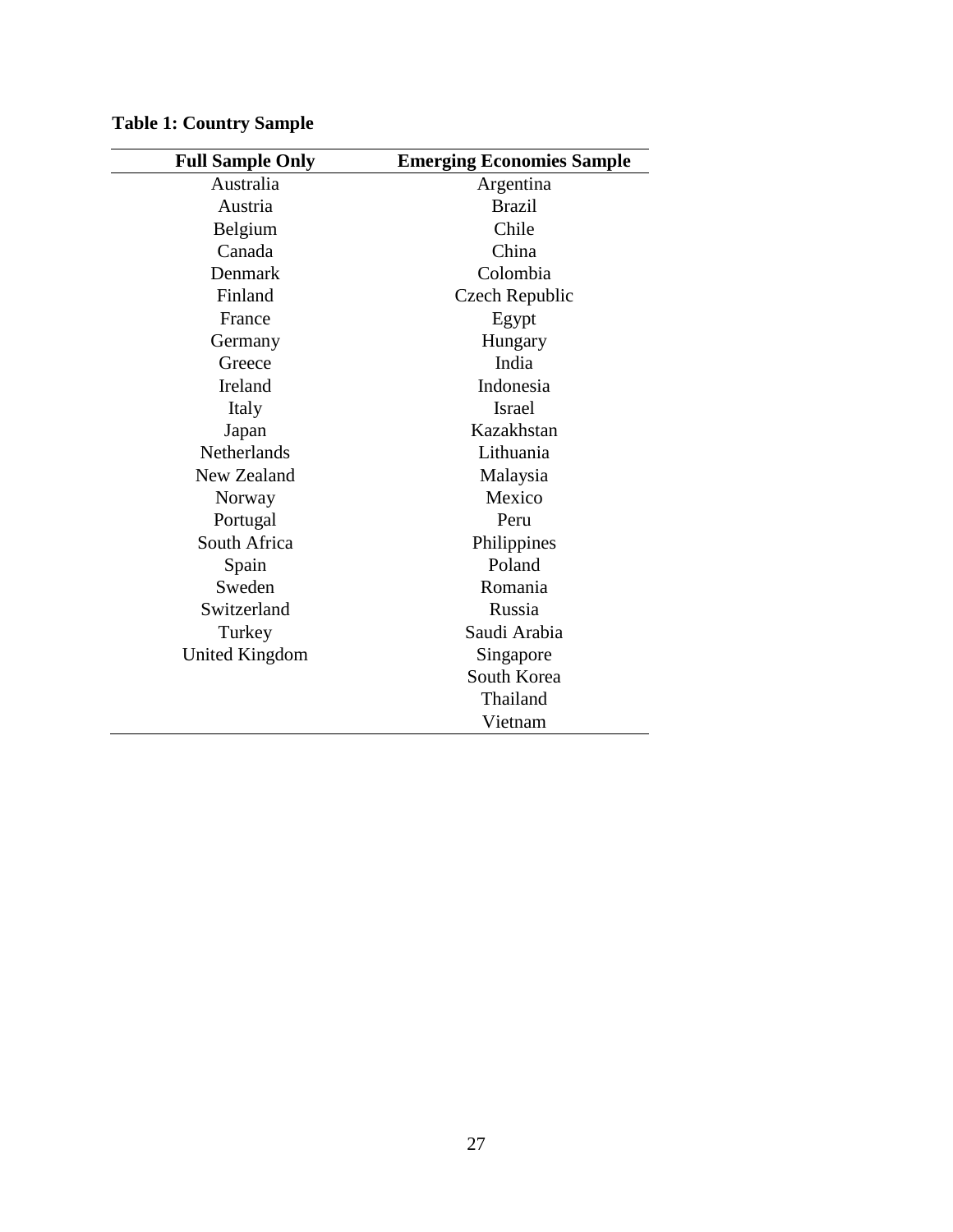| <b>Name</b>                           | <b>Definition</b>                                                    | <b>Period/Averages</b>                | <b>Source</b>                                         |  |  |  |  |
|---------------------------------------|----------------------------------------------------------------------|---------------------------------------|-------------------------------------------------------|--|--|--|--|
| Dependent Variable                    |                                                                      |                                       |                                                       |  |  |  |  |
| POST-CRISIS<br><b>PORTFOLIO FLOWS</b> | Cumulated net capital<br>inflows / Total assets<br>under management  | September 14, 2008-<br>March 14, 2009 | Fratzscher (2011)                                     |  |  |  |  |
| Governance Variables                  |                                                                      |                                       |                                                       |  |  |  |  |
| <b>REG QUAL</b>                       | Index of regulatory<br>quality                                       | 2004-2008                             | Kaufmann et al. (2009),<br>Teorell et al. $(2011)$    |  |  |  |  |
| <b>RULE LAW</b>                       | Index of the rule of law                                             | 2004-2008                             | Kaufmann et al. (2009),<br>Teorell et al. (2011)      |  |  |  |  |
| <b>GOV EFFECT</b>                     | Index of government<br>effectiveness                                 | 2004-2008                             | Kaufmann et al. (2009),<br>Teorell et al. $(2011)$    |  |  |  |  |
| <b>POL RISK</b>                       | Index of political risk                                              | 2004-2008                             | PRS Group (2011), Teorell<br>et al. (2011)            |  |  |  |  |
| <b>PROP RTS</b>                       | Index of property rights                                             | 2004-2008                             | Heritage Foundation<br>(various years)                |  |  |  |  |
| <b>DO BUSINESS</b>                    | Ease of doing business<br>(survey estimate)                          | 2008                                  | World Bank (2011),<br>Teorell et al. (2011)           |  |  |  |  |
| <b>Institutional Variables</b>        |                                                                      |                                       |                                                       |  |  |  |  |
| <b>POL STAB</b>                       | Index of political<br>stability                                      | 2004-2008                             | Kaufmann et al. (2009),<br>Teorell et al. (2011)      |  |  |  |  |
| <b>POLITY</b>                         | Polity IV combined<br>score                                          | 2004-2008                             | Marshall and Jaggers<br>(2002), Teorell et al. (2011) |  |  |  |  |
| <b>VOICE</b>                          | Index of voice and<br>accountability                                 | 2004-2008                             | Kaufmann et al. (2009),<br>Teorell et al. $(2011)$    |  |  |  |  |
| <b>CHECKS</b>                         | Number of veto players                                               | 2004-2008                             | Keefer (2009), Teorell et<br>al. $(2011)$             |  |  |  |  |
| <b>EXEC CONS</b>                      | Constraints on<br>executive authority                                | 2004-2008                             | Marshall and Jaggers<br>(2002), Teorell et al. (2011) |  |  |  |  |
| <b>FRACTIONALIZATION</b>              | Government<br>fractionalization                                      | 2004-2008                             | Keefer (2009), Teorell et<br>al. $(2011)$             |  |  |  |  |
| <b>Control Variables</b>              |                                                                      |                                       |                                                       |  |  |  |  |
| <b>HISTORY</b>                        | Cumulative net capital<br>inflows / Total assets<br>under management | October 2005-<br><b>July 2007</b>     | Fratzscher (2011)                                     |  |  |  |  |
| <b>SIZE</b>                           | Log of GDP                                                           | 2004-2008                             | World Bank (2011)                                     |  |  |  |  |
| <b>DEVELOPMENT</b>                    | Log of GDP per capita                                                | 2004-2008                             | World Bank (2011)                                     |  |  |  |  |
| <b>GROWTH</b>                         | Economic Growth                                                      | 2004-2008                             | World Bank (2011)                                     |  |  |  |  |

# <span id="page-27-1"></span><span id="page-27-0"></span>**Table 2: Variables and Definitions**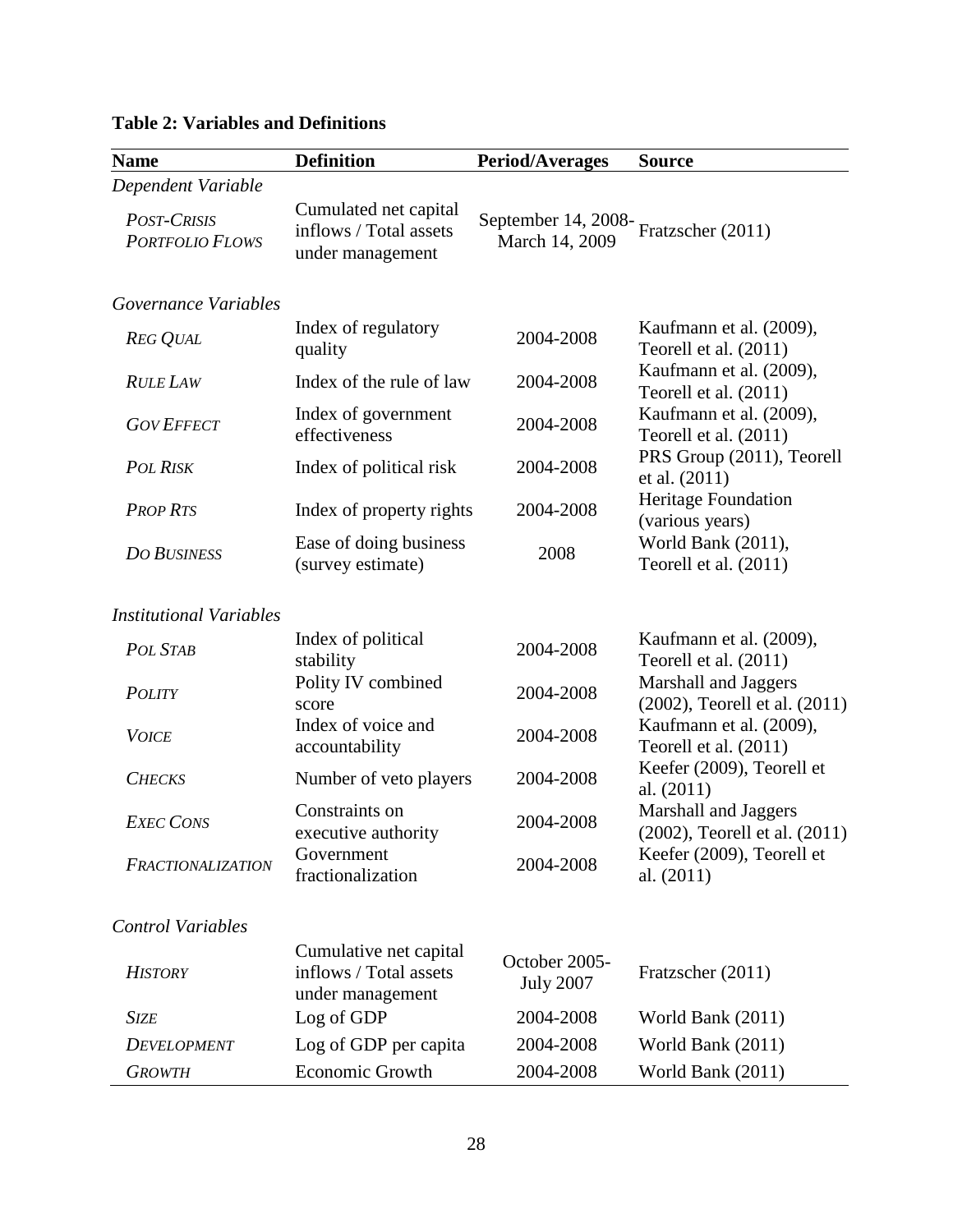<span id="page-28-0"></span>

|                     |                         | Model 1   | <b>Model 2</b> | <b>Model 3</b> | Model 4        | Model 5        | Model 6   | Model 7   | Model 8   | Model 9        | <b>Model 10</b> | Model 11       | Model 12      |
|---------------------|-------------------------|-----------|----------------|----------------|----------------|----------------|-----------|-----------|-----------|----------------|-----------------|----------------|---------------|
| <b>CONTROLS</b>     | CONSTANT                | $-28.846$ | $-17.944$      | $-15.654$      | $-34.330$      | $-26.894$      | $-36.203$ | $-31.096$ | $-41.017$ | $-39.565$      | $-40.974$       | $-42.973$      | $-42.699$     |
|                     |                         | (27.553)  | (25.949)       | (26.207)       | (27.309)       | (26.779)       | (29.718)  | (28.697)  | (29.215)  | (28.638)       | (29.252)        | (29.552)       | (30.130)      |
|                     | <b>HISTORY</b>          | $0.166+$  | $0.169*$       | 0.116          | $0.146+$       | $0.144+$       | 0.188*    | $0.190*$  | $0.195*$  | $0.205*$       | $0.197*$        | $0.201*$       | $0.197*$      |
|                     |                         | (0.085)   | (0.079)        | (0.081)        | (0.087)        | (0.084)        | (0.091)   | (0.087)   | (0.091)   | (0.089)        | (0.092)         | (0.091)        | (0.091)       |
|                     | ${\rm Size}$            | $1.590+$  | $1.433+$       | 1.549*         | 1.305          | 1.271          | 1.198     | 1.314     | 1.024     | 1.137          | 1.013           | 1.025          | 1.060         |
|                     |                         | (0.816)   | (0.737)        | (0.745)        | (0.794)        | (0.767)        | (0.871)   | (0.831)   | (0.844)   | (0.833)        | (0.869)         | (0.842)        | (0.861)       |
|                     | DEVELOPMENT             | $-2.740$  | $-3.425+$      | $-3.994*$      | $-2.027$       | $-2.910$       | $-0.096$  | $-1.145$  | 0.778     | 0.007          | 0.782           | 0.772          | 0.811         |
|                     |                         | (1.985)   | (1.731)        | (1.849)        | (1.810)        | (1.838)        | (1.920)   | (1.832)   | (1.522)   | (1.614)        | (1.526)         | (1.518)        | (1.529)       |
|                     | <b>GROWTH</b>           | $-0.606$  | $-0.511$       | $-0.640$       | $-0.855$       | $-0.483$       | $-1.136+$ | $-1.135*$ | $-1.176+$ | $-0.797$       | $-1.166*$       | $-1.092+$      | $-1.150+$     |
|                     |                         | (0.571)   | (0.519)        | (0.511)        | (0.542)        | (0.559)        | (0.563)   | (0.546)   | (0.607)   | (0.629)        | (0.566)         | (0.600)        | (0.570)       |
|                     | <b>REG QUAL</b>         | 5.508*    |                |                |                |                |           |           |           |                |                 |                |               |
|                     |                         | (2.182)   |                |                |                |                |           |           |           |                |                 |                |               |
|                     | <b>RULE LAW</b>         |           | 5.609***       |                |                |                |           |           |           |                |                 |                |               |
|                     |                         |           | (1.505)        |                |                |                |           |           |           |                |                 |                |               |
|                     | <b>GOV EFFECT</b>       |           |                | 5.912***       |                |                |           |           |           |                |                 |                |               |
| <b>GOVERNANCE</b>   |                         |           |                | (1.607)        |                |                |           |           |           |                |                 |                |               |
|                     | POL RISK                |           |                |                | $17.661*$      |                |           |           |           |                |                 |                |               |
|                     |                         |           |                |                | (7.098)        |                |           |           |           |                |                 |                |               |
|                     | PROP RTS                |           |                |                |                | $0.199**$      |           |           |           |                |                 |                |               |
|                     |                         |           |                |                |                | (0.066)        |           |           |           |                |                 |                |               |
|                     | DO BUSINESS             |           |                |                |                |                | $-0.024$  |           |           |                |                 |                |               |
|                     |                         |           |                |                |                |                | (0.033)   |           |           |                |                 |                |               |
|                     | POL STAB                |           |                |                |                |                |           | $2.615+$  |           |                |                 |                |               |
|                     |                         |           |                |                |                |                |           | (1.495)   |           |                |                 |                |               |
|                     | POLITY                  |           |                |                |                |                |           |           | $-0.009$  |                |                 |                |               |
|                     |                         |           |                |                |                |                |           |           | (0.199)   |                |                 |                |               |
|                     | <b>VOICE</b>            |           |                |                |                |                |           |           |           | 1.864          |                 |                |               |
| <b>INSTITUTIONS</b> |                         |           |                |                |                |                |           |           |           | (1.491)        |                 |                |               |
|                     | <b>CHECKS</b>           |           |                |                |                |                |           |           |           |                | 0.023           |                |               |
|                     |                         |           |                |                |                |                |           |           |           |                | (0.444)         |                |               |
|                     | <b>EXEC CONS</b>        |           |                |                |                |                |           |           |           |                |                 | 0.241          |               |
|                     |                         |           |                |                |                |                |           |           |           |                |                 | (0.659)        |               |
|                     | FRACTIONALIZATION       |           |                |                |                |                |           |           |           |                |                 |                | 0.728         |
|                     | N                       | 47        | 47             | 47             | 47             | 47             | 47        | 47        | 47        | 47             | 47              | 47             | (3.498)<br>47 |
|                     |                         | 0.295     | 0.392          |                |                |                | 0.196     | 0.242     | 0.186     |                |                 |                | 0.187         |
|                     | adj. $R^2$<br>${\bf F}$ | 4.856     | 6.930          | 0.388<br>6.831 | 0.293<br>4.807 | 0.334<br>5.618 | 3.250     | 3.944     | 3.101     | 0.216<br>3.531 | 0.186<br>3.101  | 0.189<br>3.137 | 3.112         |
|                     |                         | 0.001     | 0.000          | 0.000          | 0.002          | 0.000          | 0.015     | 0.005     | 0.018     | 0.010          | 0.018           | 0.017          | 0.018         |
|                     | p                       |           |                |                |                |                |           |           |           |                |                 |                |               |

## **Table 3: Political Institutions and Post-Crisis Portfolio Flows, Full Sample**

+ < .1, \* < .05, \*\* < .01, \*\*\* < .001. The dependent variable is *POST-CRISIS PORTFOLIO FLOWS*. The F test is a test of the joint significance of all independent variables. See text and [Table 2](#page-27-1) for data descriptions and sources.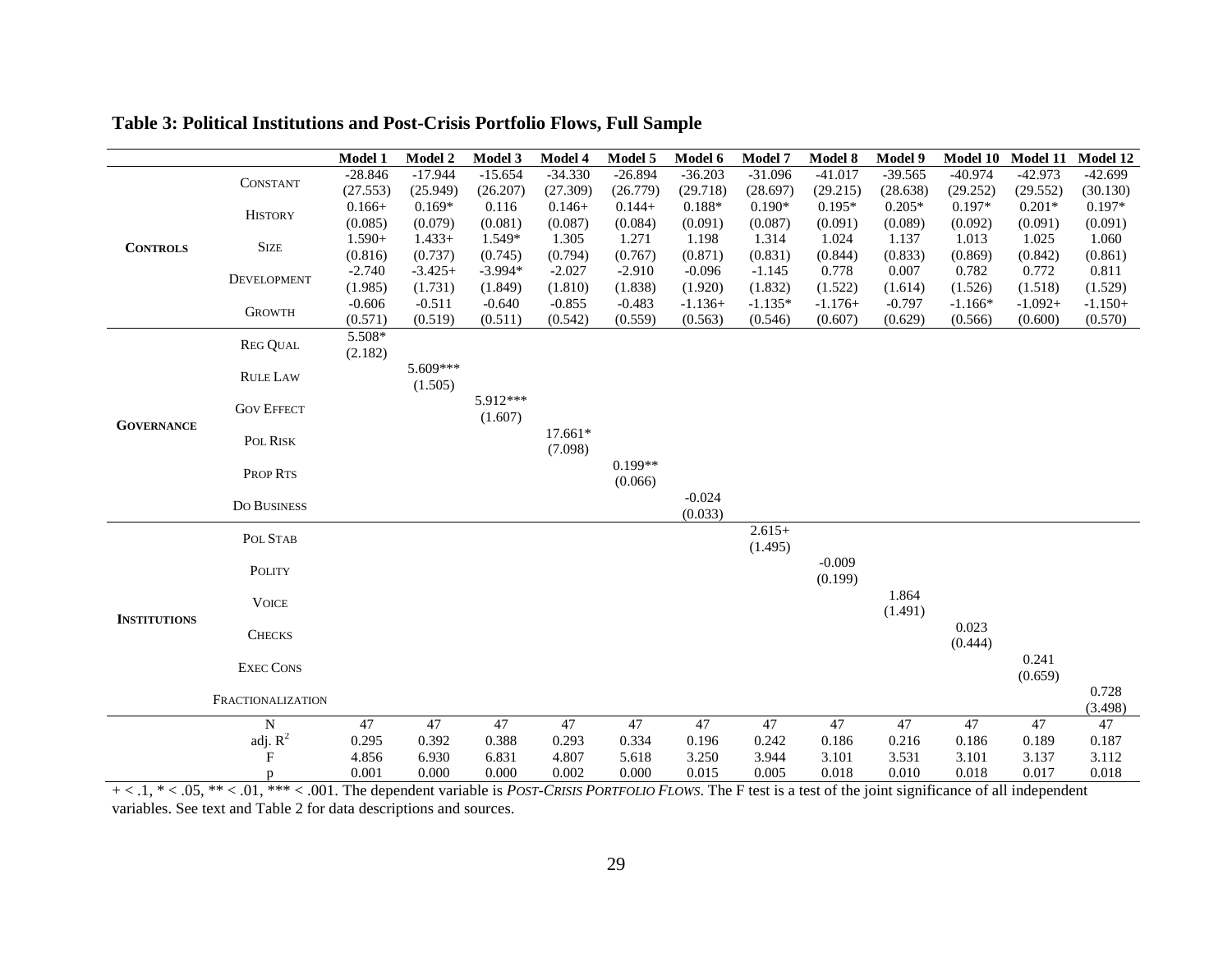<span id="page-29-0"></span>

|                     |                   | Model 1   | <b>Model 2</b> | Model 3   | Model 4   | Model 5   | Model 6   | Model 7   | Model 8   | Model 9   | <b>Model 10</b> | <b>Model 11</b> | Model 12  |
|---------------------|-------------------|-----------|----------------|-----------|-----------|-----------|-----------|-----------|-----------|-----------|-----------------|-----------------|-----------|
| <b>CONTROLS</b>     | <b>CONSTANT</b>   | $-64.607$ | $-49.563$      | $-39.830$ | $-62.858$ | $-44.684$ | $-60.098$ | $-58.714$ | $-63.317$ | $-64.798$ | $-66.398$       | $-64.451$       | $-62.222$ |
|                     |                   | (43.994)  | (39.924)       | (42.038)  | (42.200)  | (41.070)  | (47.641)  | (48.053)  | (49.005)  | (48.866)  | (49.355)        | (49.910)        | (50.372)  |
|                     | <b>HISTORY</b>    | 0.153     | $0.191 +$      | 0.120     | 0.150     | 0.128     | 0.154     | 0.183     | 0.169     | 0.179     | 0.161           | 0.174           | 0.170     |
|                     |                   | (0.109)   | (0.098)        | (0.103)   | (0.105)   | (0.101)   | (0.119)   | (0.118)   | (0.122)   | (0.122)   | (0.128)         | (0.122)         | (0.122)   |
|                     | <b>SIZE</b>       | $2.910+$  | $2.516+$       | $2.450+$  | $2.317+$  | 1.946     | 2.545     | 2.198     | 1.906     | 1.952     | 2.071           | 1.910           | 1.891     |
|                     |                   | (1.425)   | (1.227)        | (1.271)   | (1.299)   | (1.238)   | (1.566)   | (1.487)   | (1.492)   | (1.501)   | (1.593)         | (1.496)         | (1.498)   |
|                     | DEVELOPMENT       | $-3.186$  | $-3.394$       | $-4.299+$ | $-2.994$  | $-4.053+$ | $-1.730$  | $-1.042$  | 0.192     | 0.085     | 0.052           | 0.210           | 0.088     |
|                     |                   | (2.534)   | (2.107)        | (2.439)   | (2.262)   | (2.316)   | (2.776)   | (2.479)   | (2.182)   | (2.228)   | (2.244)         | (2.196)         | (2.291)   |
|                     | <b>GROWTH</b>     | 0.003     | $-0.238$       | $-0.301$  | $-0.641$  | 0.512     | $-0.408$  | $-0.750$  | $-0.563$  | $-0.425$  | $-0.488$        | $-0.492$        | $-0.525$  |
|                     |                   | (0.873)   | (0.762)        | (0.789)   | (0.809)   | (0.847)   | (0.911)   | (0.948)   | (0.974)   | (0.970)   | (0.933)         | (0.959)         | (0.950)   |
|                     | <b>REG QUAL</b>   | 6.516*    |                |           |           |           |           |           |           |           |                 |                 |           |
|                     |                   | (3.074)   |                |           |           |           |           |           |           |           |                 |                 |           |
|                     | <b>RULE LAW</b>   |           | 7.102**        |           |           |           |           |           |           |           |                 |                 |           |
|                     |                   |           | (2.254)        |           |           |           |           |           |           |           |                 |                 |           |
|                     | <b>GOV EFFECT</b> |           |                | $7.054*$  |           |           |           |           |           |           |                 |                 |           |
| <b>GOVERNANCE</b>   |                   |           |                | (2.512)   |           |           |           |           |           |           |                 |                 |           |
|                     | POL RISK          |           |                |           | 32.968*   |           |           |           |           |           |                 |                 |           |
|                     |                   |           |                |           | (12.893)  | $0.274**$ |           |           |           |           |                 |                 |           |
|                     | PROP RTS          |           |                |           |           | (0.093)   |           |           |           |           |                 |                 |           |
|                     |                   |           |                |           |           |           | $-0.055$  |           |           |           |                 |                 |           |
|                     | DO BUSINESS       |           |                |           |           |           | (0.051)   |           |           |           |                 |                 |           |
|                     |                   |           |                |           |           |           |           | 2.193     |           |           |                 |                 |           |
|                     | POL STAB          |           |                |           |           |           |           | (2.228)   |           |           |                 |                 |           |
|                     |                   |           |                |           |           |           |           |           | $-0.061$  |           |                 |                 |           |
|                     | POLITY            |           |                |           |           |           |           |           | (0.250)   |           |                 |                 |           |
|                     | <b>VOICE</b>      |           |                |           |           |           |           |           |           | 0.553     |                 |                 |           |
|                     |                   |           |                |           |           |           |           |           |           | (2.072)   |                 |                 |           |
| <b>INSTITUTIONS</b> | <b>CHECKS</b>     |           |                |           |           |           |           |           |           |           | $-0.185$        |                 |           |
|                     |                   |           |                |           |           |           |           |           |           |           | (0.640)         |                 |           |
|                     | <b>EXEC CONS</b>  |           |                |           |           |           |           |           |           |           |                 | 0.014           |           |
|                     |                   |           |                |           |           |           |           |           |           |           |                 | (0.859)         |           |
|                     | FRACTIONALIZATION |           |                |           |           |           |           |           |           |           |                 |                 | $-1.012$  |
|                     |                   |           |                |           |           |           |           |           |           |           |                 |                 | (5.945)   |
|                     | N                 | 25        | 25             | 25        | 25        | 25        | 25        | 25        | 25        | 25        | 25              | 25              | 25        |
|                     | adj. $R^2$        | 0.202     | 0.351          | 0.302     | 0.265     | 0.322     | 0.070     | 0.061     | 0.016     | 0.016     | 0.017           | 0.013           | 0.014     |
|                     | $\mathbf F$       | 2.212     | 3.601          | 3.080     | 2.735     | 3.284     | 1.361     | 1.310     | 1.077     | 1.080     | 1.083           | 1.062           | 1.069     |
|                     | p                 | 0.096     | 0.018          | 0.033     | 0.050     | 0.026     | 0.283     | 0.302     | 0.404     | 0.403     | 0.401           | 0.412           | 0.408     |

## **Table 4: Political Institutions and Post-Crisis Portfolio Flows, Emerging Markets Only**

+ < .1, \* < .05, \*\* < .01, \*\*\* < .001. The dependent variable is *POST-CRISIS PORTFOLIO FLOWS*. The F test is a test of the joint significance of all independent variables. See text and [Table 2](#page-27-1) for data descriptions and sources.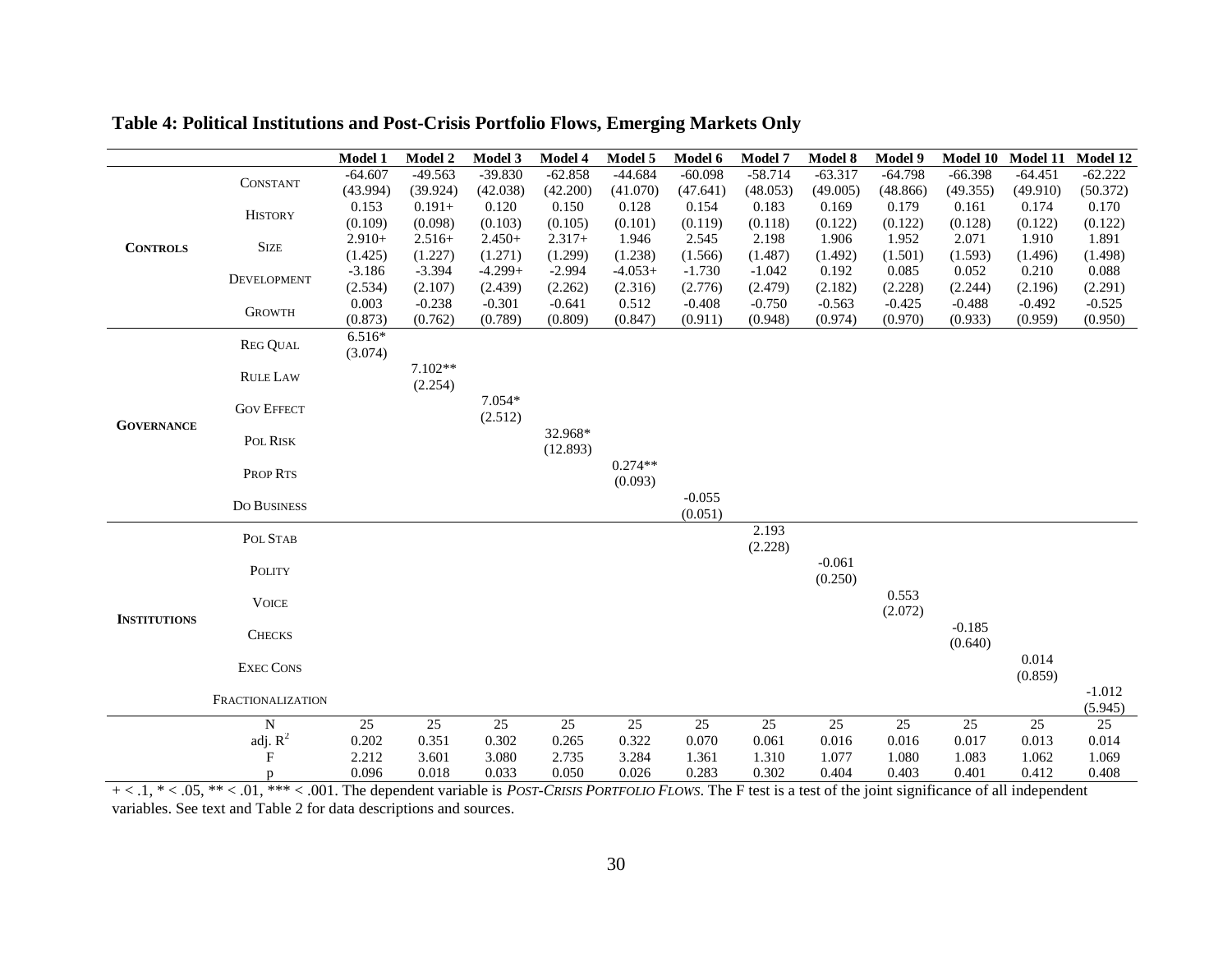<span id="page-30-0"></span>



This matrix of scatterplots illustrates the bivariate relationship between net portfolio capital flows and various indicators of governance and political institutions. The black and dotted lines denote bivariate loess fits. See text for variable definitions.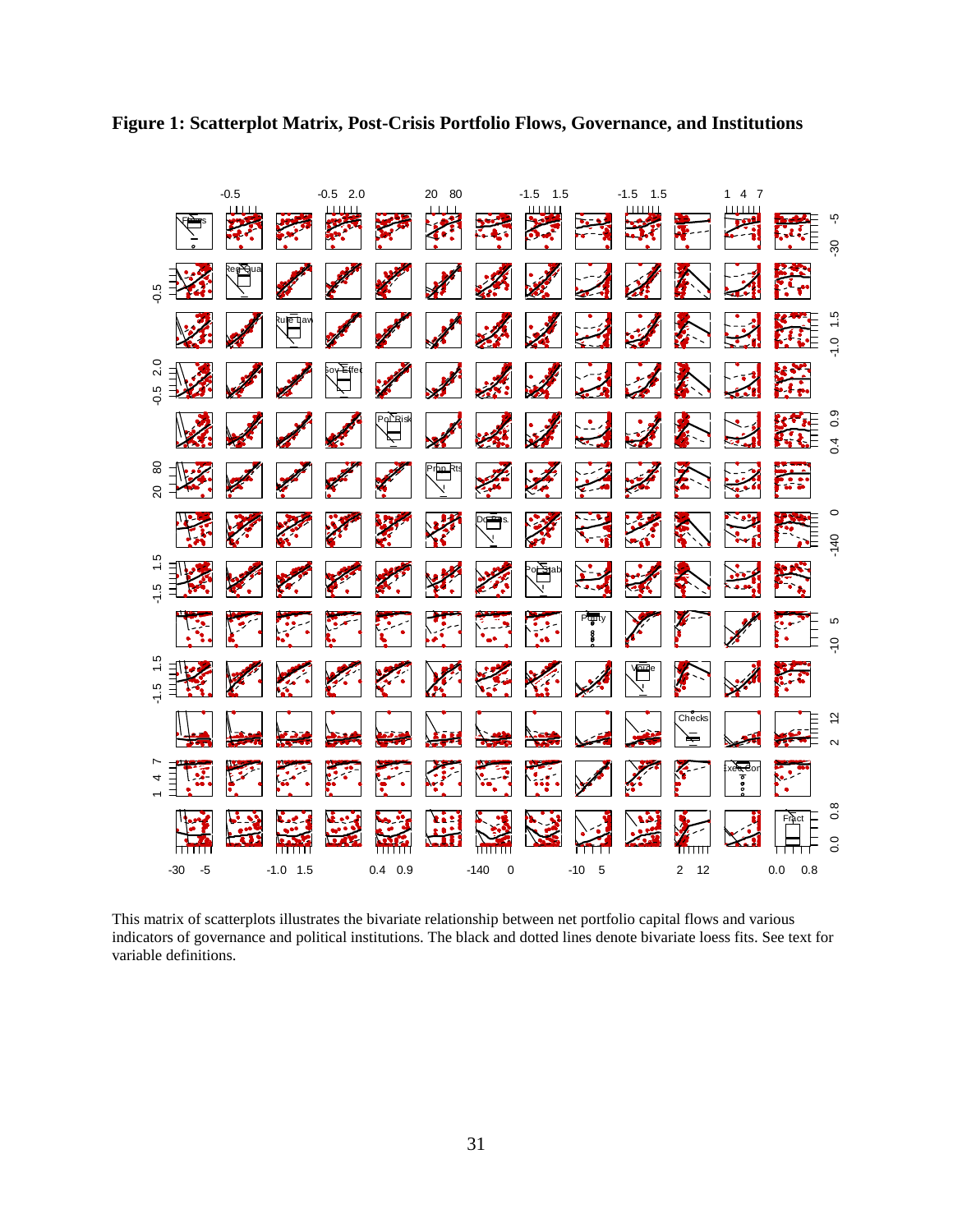

<span id="page-31-0"></span>**Figure 2: Post-Crisis Portfolio Flows and Rule of Law**

This scatterplot focuses on the relationship between post-crisis portfolio flows (more negative values for flows indicate higher outflows) and the rule of law. See text for sample definitions.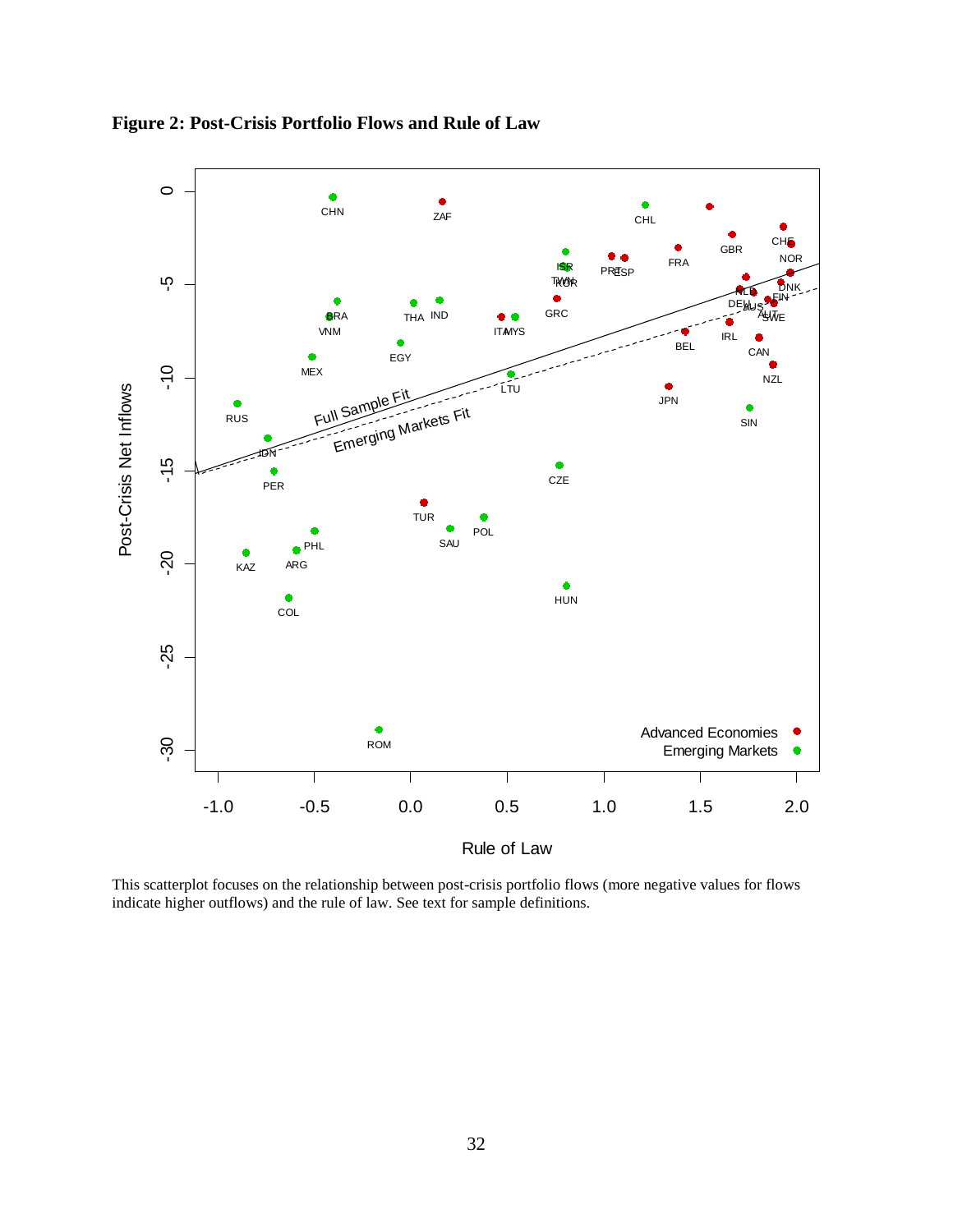

#### <span id="page-32-0"></span>**Figure 3: Posterior Probabilities of Inclusion**

The black bars in correspond to the posterior probability that the coefficient on each variable is not equal to zero  $p(\beta_i \neq 0 | Y)$ . The gray bars (red for each governance or institutions variable) correspond to the posterior conditional probability that the parameter is greater than zero in models where it is included— $p(\beta_i > 0 \mid \beta_i \neq 0 \mid Y)$ . The reference lines are drawn at .5 (solid line), .9 (dashed line), and .95 (dotted line). See text and Montgomery and Nyhan [\(2010:249-51\)](#page-37-9).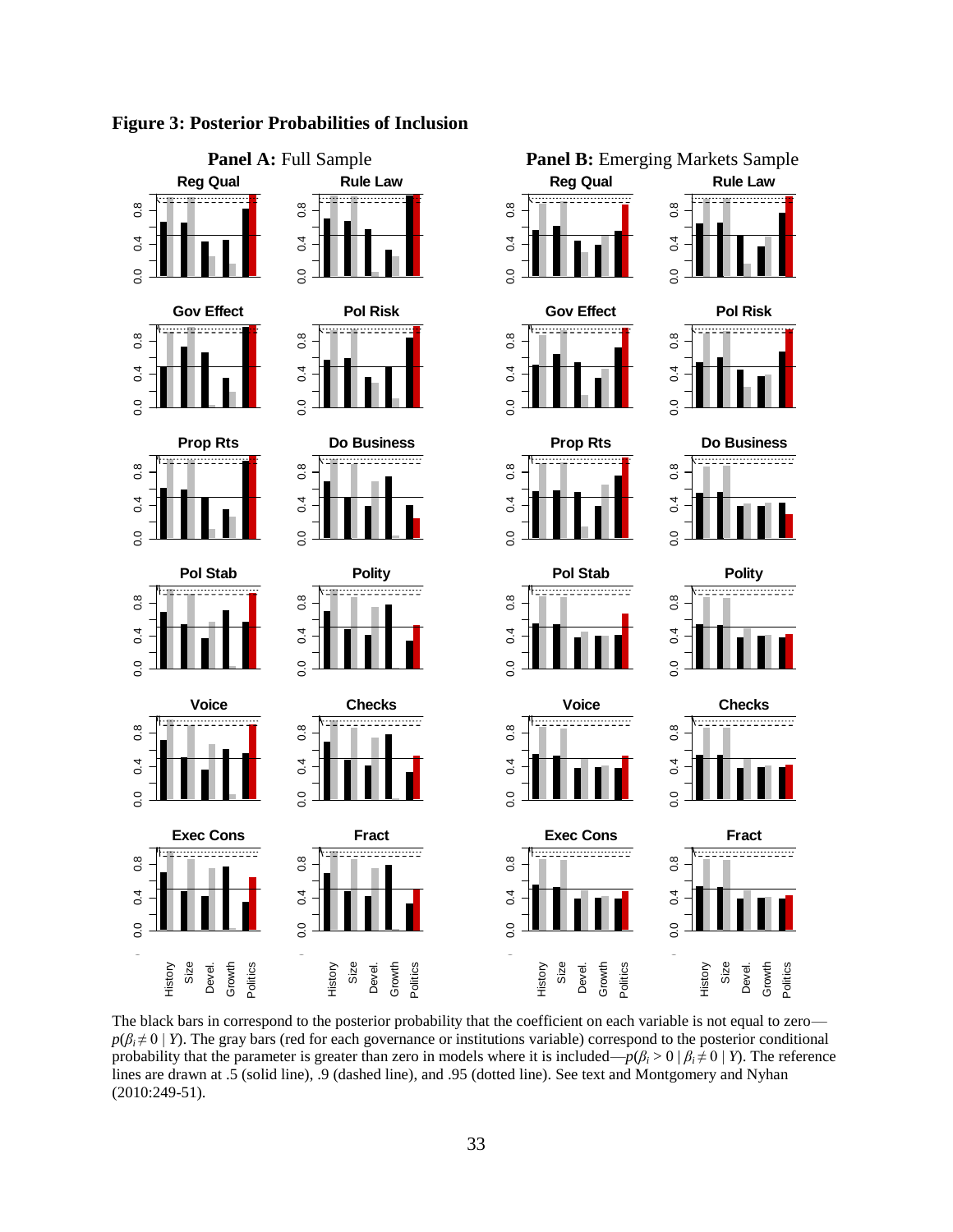

#### <span id="page-33-0"></span>**Figure 4: Conditional Posterior Probabilities**

#### **Panel A:** Full Sample **Panel B:** Emerging Markets Sample

The solid vertical line in each plot corresponds to the posterior probability that the coefficient on each indicator of governance or institutions is zero— $p(\beta = 0 | Y)$ . The density plot corresponds to the distribution of estimated coefficients for that indicator when it is not assumed to be zero— $p(\beta | \beta \neq 0, Y)$ . See text and Montgomery and Nyhan [\(2010:249-51\)](#page-37-9).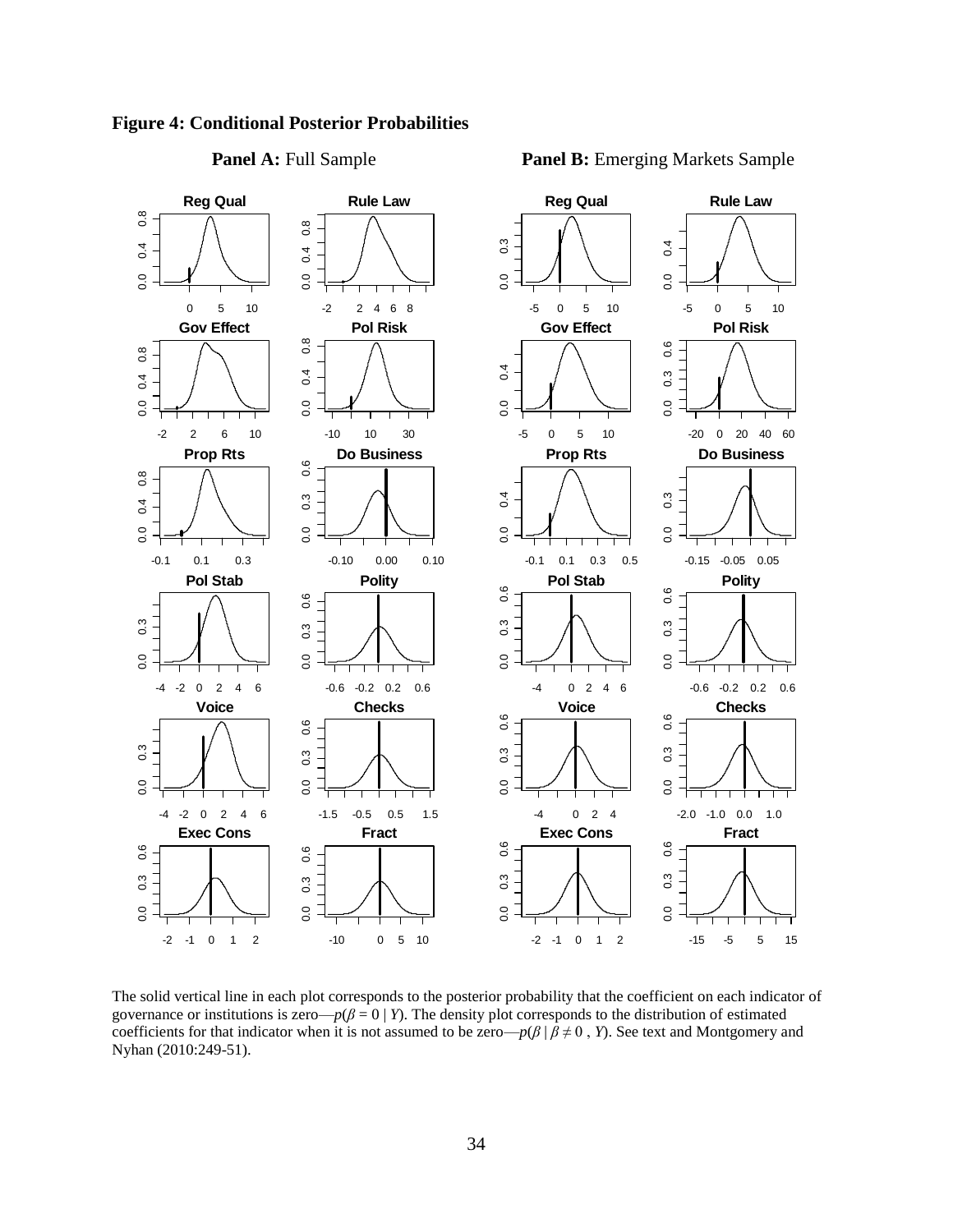#### **References**

- <span id="page-34-10"></span>Acemoglu, D., S. Johnson, and J.A. Robinson. 2005. "Institutions as a Fundamental Cause of Long-Run Growth." In *Handbook of Economic Growth*, ed. Philippe Aghion and Steven N. Durlauf. Amsterdam: Elsevier, 385-472.
- <span id="page-34-1"></span>Adserà, A., C. Boix, and M. Payne. 2003. "Are You Being Served? Political Accountability and Quality of Government." *Journal of Law, Economics, and Organization* 19 (2): 445-90.
- <span id="page-34-6"></span>Ahlquist, J.S. 2006. "Economic Policy, Institutions, and Capital Flows: Portfolio and Direct Investment Flows in Developing Countries." *International Studies Quarterly* 50 (3): 681- 704.
- <span id="page-34-2"></span>Albuquerque, R. 2003. "The composition of international capital flows: risk sharing through foreign direct investment." *Journal of International Economics* 61 (2): 353-83.
- <span id="page-34-4"></span>Andrews, J.T., and G.R. Montinola. 2004. "Veto Players and the Rule of Law in Emerging Democracies." *Comparative Political Studies* 37 (1): 55-87.
- <span id="page-34-5"></span>Ayyagari, M., A. Demirgüç-Kunt, and V. Maksimovic. 2008. "How Well Do Institutional Theories Explain Firms' Perceptions of Property Rights?" *Review of Financial Studies* 21 (4): 1833-71.
- <span id="page-34-8"></span>Bartram, S.M., and G.M. Bodnar. 2009. "No place to hide: The global crisis in equity markets in 2008/2009." *Journal of International Money and Finance* 28 (8): 1246-92.
- <span id="page-34-7"></span>Biglaiser, G., B. Hicks, and C. Huggins. 2008. "Sovereign Bond Ratings and the Democratic Advantage." *Comparative Political Studies* 41 (8): 1092-116.
- <span id="page-34-3"></span>Busse, M., and C. Hefeker. 2007. "Political risk, institutions and foreign direct investment." *European Journal of Political Economy* 23 (2): 397-415.
- <span id="page-34-0"></span>Cao, X. 2009. "Domestic Economic Policies, Political Institutions, and Transnational Portfolio Investments." *Business and Politics* 11 (1): [http://www.bepress.com/bap/vol11/iss1/art1.](http://www.bepress.com/bap/vol11/iss1/art1)
- <span id="page-34-9"></span>Clyde, M.A. 2010. "Bayesian Model Averaging and Stochastic Search using Bayesian Adaptive Sampling (Version 0.91)." [http://www.stat.duke.edu/~clyde/BAS/.](http://www.stat.duke.edu/~clyde/BAS/)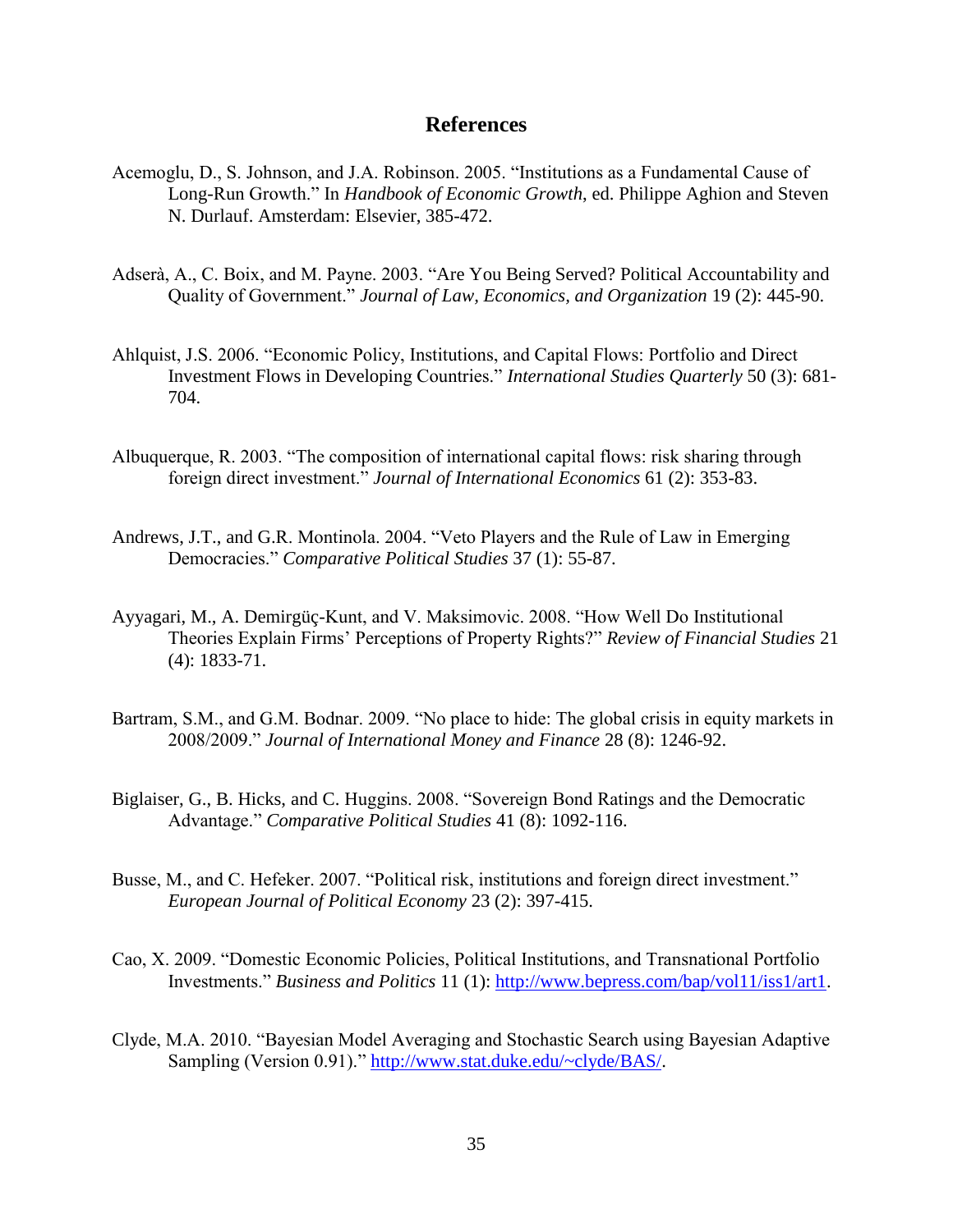- <span id="page-35-9"></span>Clyde, M.A., J. Ghosh, and M.L. Littman. 2011. "Bayesian Adaptive Sampling for Variable Selection and Model Averaging." *Journal of Computational and Graphical Statistics* 20 (1): 80-101.
- <span id="page-35-5"></span>Durnev, A. 2011. "Politics, Instability, and International Investment Flows." Available at SSRN: [http://ssrn.com/abstract=1785033.](http://ssrn.com/abstract=1785033)
- <span id="page-35-8"></span>Fratzscher, M. 2011. "Capital Flows, Push Versus Pull Factors and the Global Financial Crisis." NBER working paper no. 17357.
- <span id="page-35-7"></span>French, K.R., and J.M. Poterba. 1991. "Investor Diversification and International Equity Markets." *American Economic Review* 81 (2): 222-6.
- <span id="page-35-4"></span>Henisz, W.J. 2000. "The Institutional Environment for Multinational Investment." *Journal of Law, Economics, and Organization* 16 (2): 334-64.
- <span id="page-35-10"></span>Heritage Foundation. various years. "Index of Economic Freedom." [http://www.heritage.org/Index/.](http://www.heritage.org/Index/)
- <span id="page-35-2"></span>Jensen, N.M. 2003. "Democratic Governance and Multinational Corporations: Political Regimes and Inflows of Foreign Direct Investment." *International Organization* 57 (3): 587-616.
- <span id="page-35-3"></span>Jensen, N.M. 2008. "Political Risk, Democratic Institutions, and Foreign Direct Investment." *Journal of Politics* 70 (4): 1040-52.
- <span id="page-35-1"></span>Kaufmann, D., A. Kraay, and M. Mastruzzi. 2007. "Growth and Governance: A Reply." *Journal of Politics* 69 (2): 555-62.
- <span id="page-35-0"></span>Kaufmann, D., A. Kraay, and M. Mastruzzi. 2009. "Governance Matters VIII: Aggregate and Individual Governance Indicators, 1996-2008." World Bank Policy Research working paper no. 4978.
- <span id="page-35-11"></span>Keefer, P. 2009. "DPI2009. Database of Political Institutions: Changes and Variable Definitions." Development Research Group, World Bank.
- <span id="page-35-6"></span>Kho, B.-C., R.M. Stulz, and F.E. Warnock. 2009. "Financial Globalization, Governance, and the Evolution of the Home Bias." *Journal of Accounting Research* 47 (2): 597-635.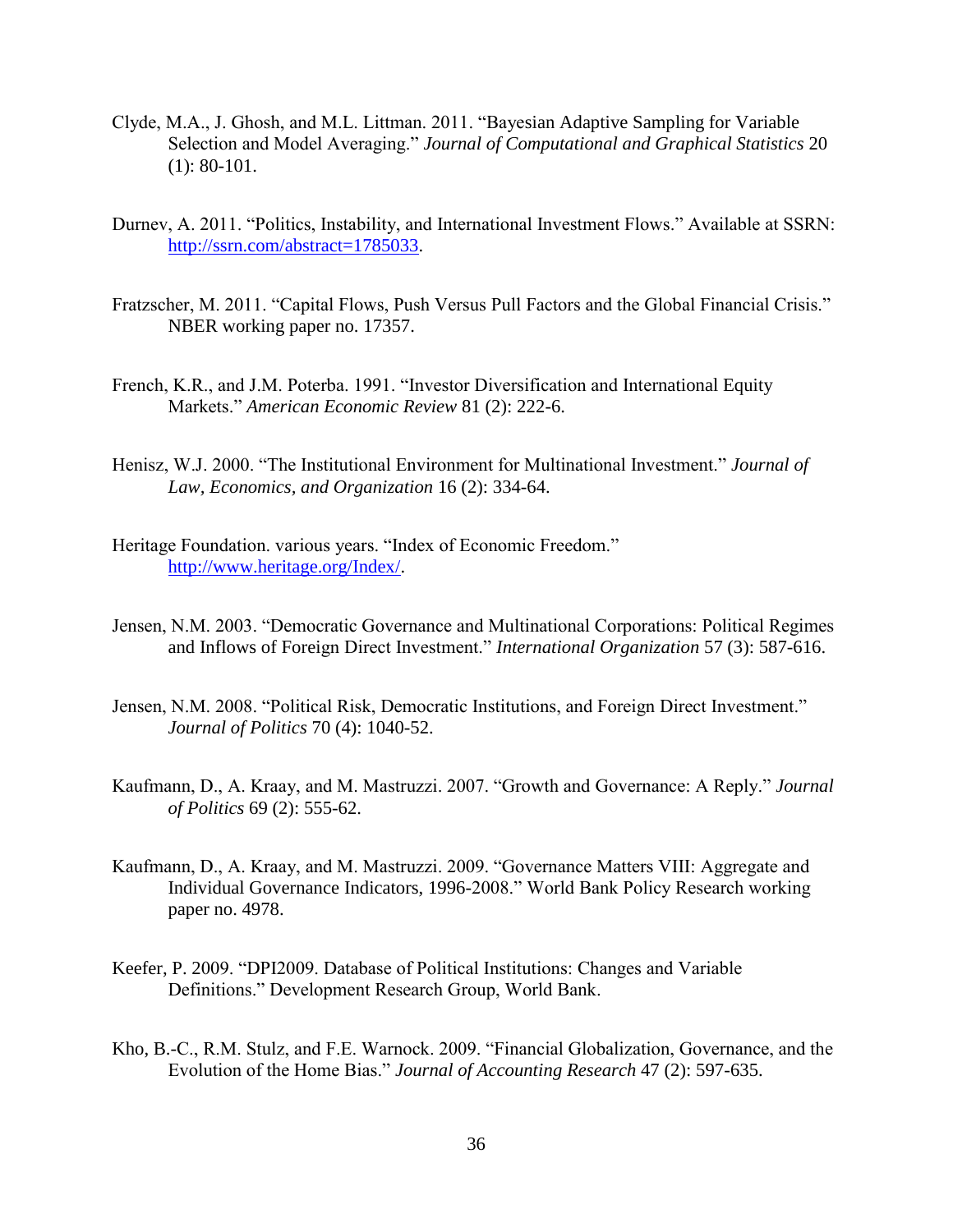- <span id="page-36-8"></span>King, G. 2010. "A Hard Unsolved Problem? Post-Treatment Bias in Big Social Science Questions." Presented at the "Hard Problems in Social Science" Symposium, Harvard University, April 4, 2010.
- <span id="page-36-1"></span>Krishnamurthy, A. 2010. "How Debt Markets Have Malfunctioned in the Crisis." *Journal of Economic Perspectives* 24 (1): 3-28.
- <span id="page-36-3"></span>Kurtz, M.J., and A. Schrank. 2007. "Growth and Governance: Models, Measures, and Mechanisms." *Journal of Politics* 69 (2): 538-54.
- <span id="page-36-7"></span>Lakonishok, J., and S. Smidt. 1988. "Are seasonal anomalies real? A ninety-year perspective." *Review of Financial Studies* 1 (4): 403-25.
- <span id="page-36-4"></span>Li, Q., and A. Resnick. 2003. "Reversal of Fortunes: Democracy, Property Rights and Foreign Direct Investment Inflows in Developing Countries." *International Organization* 57 (1): 1-37.
- <span id="page-36-0"></span>Li, Q., and R. Reuveny. 2003. "Economic Globalization and Democracy: An Empirical Analysis." *British Journal of Political Science* 33 (1): 29-54.
- <span id="page-36-9"></span>Liang, F., R. Paulo, G. Molina, M.A. Clyde, and J.O. Berger. 2008. "Mixtures of *g* Priors for Bayesian Variable Selection." *Journal of the American Statistical Association* 103 (481): 410-23.
- <span id="page-36-10"></span>Marshall, M.G., and K. Jaggers. 2002. "Polity IV Project: Political Regime Characteristics and Transitions, 1800-2002: Dataset Users' Manual." Maryland: University of Maryland.
- <span id="page-36-5"></span>Maxfield, S. 1998. "Effects of International Portfolio Flows on Government Policy Choice." In *Capital Flows and Financial Crises*, ed. Miles Kahler. Ithaca: Cornell University Press, 69-92.
- <span id="page-36-6"></span>McCauley, R.N., and P. McGuire. 2009. "Dollar Appreciation in 2008: Safe Haven, Carry Trades, Dollar Shortage and Overhedging." *BIS Quarterly Review*: online at [http://www.bis.org/publ/qtrpdf/r\\_qt0912i.pdf.](http://www.bis.org/publ/qtrpdf/r_qt0912i.pdf)
- <span id="page-36-2"></span>Milesi-Ferretti, G.-M., and C. Tille. 2010. "The Great Retrenchment: International Capital Flows During the Global Financial Crisis." IHEID Working Papers 18-2010, Economics Section, The Graduate Institute of International Studies.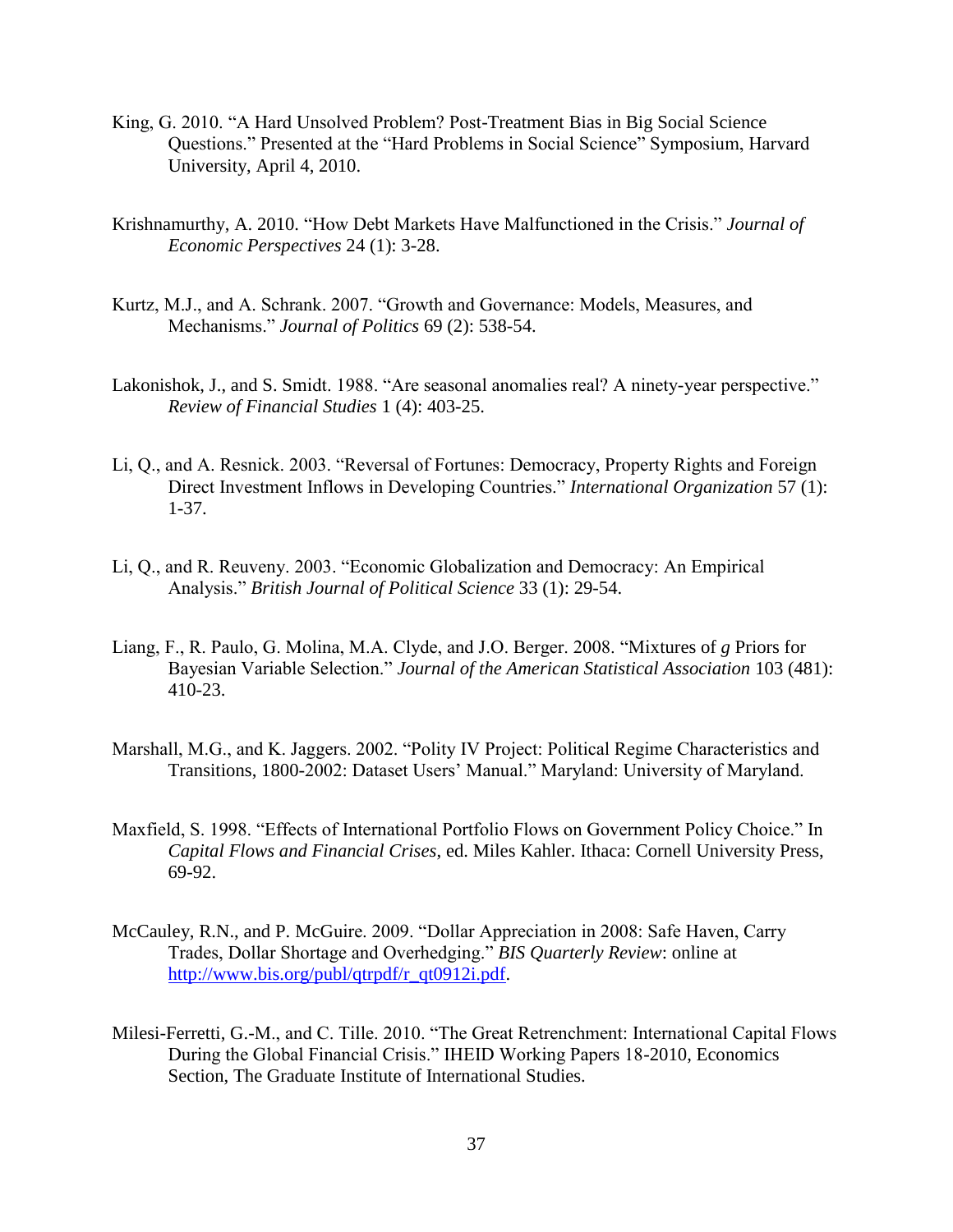- <span id="page-37-5"></span>Mishkin, F.S. 2010. "Over The Cliff: From the Subprime to the Global Financial Crisis." NBER working paper no. 16609.
- <span id="page-37-9"></span>Montgomery, J.M., and B. Nyhan. 2010. "Bayesian Model Averaging: Theoretical Developments and Practical Applications." *Political Analysis* 18 (2): 245-70.
- <span id="page-37-1"></span>North, D.C. 1991. "Institutions." *Journal of Economic Perspectives* 5 (1): 97-112.
- <span id="page-37-7"></span>Papaioannou, E. 2009. "What drives international financial flows? Politics, institutions and other determinants." *Journal of Development Economics* 88 (2): 269-81.
- <span id="page-37-11"></span>PRS Group. 2011. "International Country Risk Guide (ICRG)." [http://www.prsgroup.com/ICRG.aspx.](http://www.prsgroup.com/ICRG.aspx)
- <span id="page-37-4"></span>Rothstein, B. 2011. *The Quality of Government: Corruption, Social Trust, and Inequality in International Perspective*. Chicago: The University of Chicago Press.
- <span id="page-37-2"></span>Rothstein, B., and J. Teorell. 2008. "What Is Quality of Government? A Theory of Impartial Government Institutions." *Governance* 21 (2): 165-90.
- <span id="page-37-8"></span>Rozeff, M.S., and W.R. Kinney. 1976. "Capital market seasonality: The case of stock returns." *Journal of Financial Economics* 3 (4): 379-402.
- <span id="page-37-6"></span>Swedberg, R. 2010. "The structure of confidence and the collapse of Lehman Brothers." *Research in the Sociology of Organizations* 30A: 71-114.
- <span id="page-37-10"></span>Teorell, J., N. Charron, M. Samanni, S. Holmberg, and B. Rothstein. 2011. "The Quality of Government Dataset, version 6Apr11." University of Gothenburg: The Quality of Government Institute, [http://www.qog.pol.gu.se.](http://www.qog.pol.gu.se/)
- <span id="page-37-3"></span>Vaaler, P.M. 2008. "How Do MNCs Vote in Developing Country Elections?" *Academy of Management Journal* 51 (1): 21-44.
- <span id="page-37-0"></span>Williamson, O.E. 1998. "The Institutions of Governance." *American Economic Review* 88 (2): 75-9.

<span id="page-37-12"></span>World Bank. 2011. "World Development Indicators." [http://www.worldbank.org/data.](http://www.worldbank.org/data)